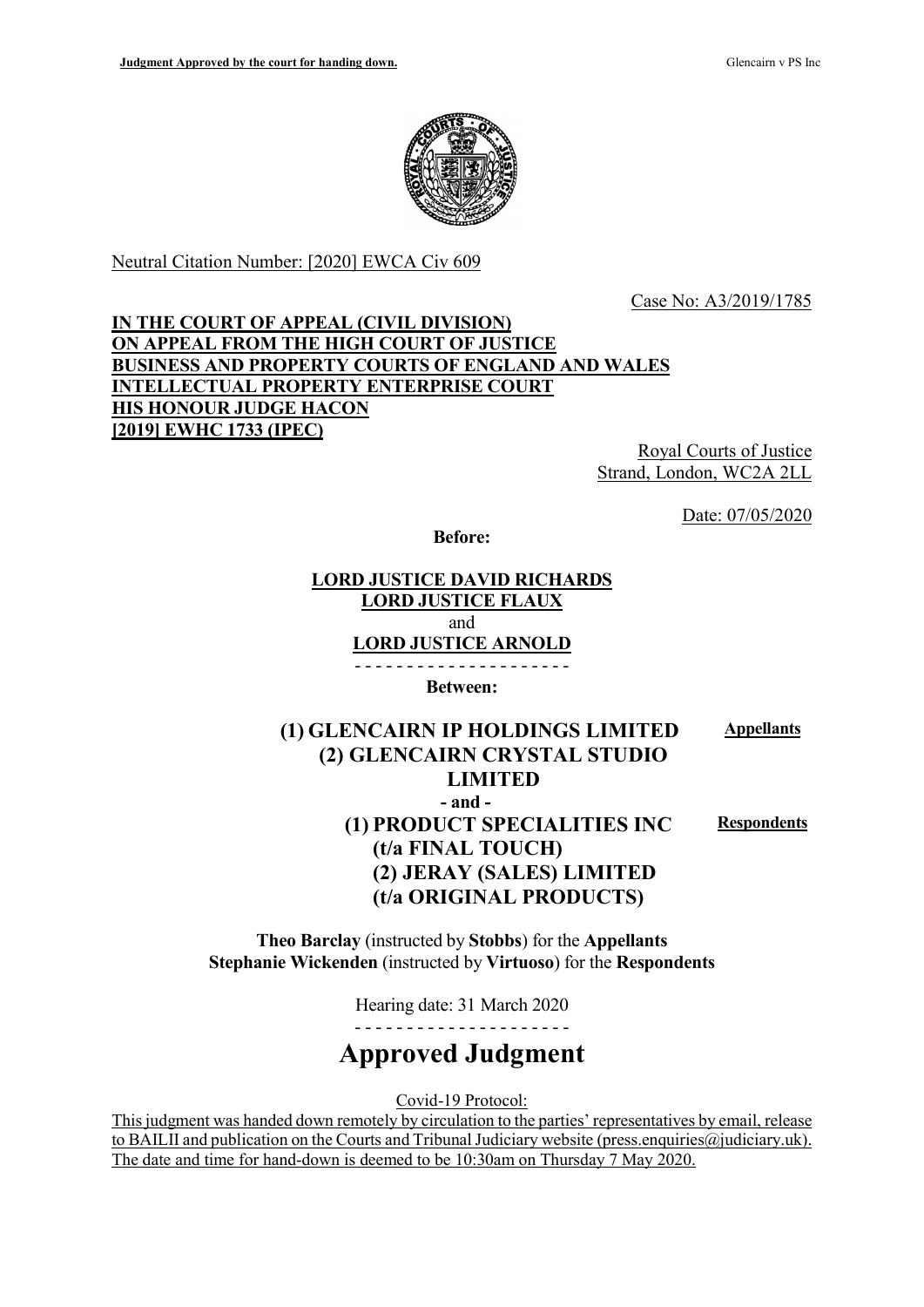#### Lord Justice Flaux:

#### Introduction

1. The appellants appeal, with the permission of the judge, against the Order dated 5 July 2019 of His Honour Judge Hacon in the Intellectual Property Enterprise Court refusing the appellants' application for an Order restraining the respondents' solicitors, Virtuoso, from continuing to act. The appeal raises the issue whether and in what circumstances a firm of solicitors can be restrained from acting for a defendant where, in earlier similar litigation, the same firm has acted for another defendant against the same claimant, in circumstances where that earlier litigation has been settled through a mediation and/or confidential settlement.

The factual background

- 2. The second appellant is a company which designs, makes and sells glassware. The first appellant is a sister company which holds intellectual property rights used by the second appellant in the course of its business. I will refer to them together hereafter as "Glencairn". In September 2018 Glencairn brought an action against Dartington Crystal (Torrington) Limited ("Dartington") for infringement of a UK Registered Design. The product alleged to infringe was a whisky glass. Dartington were represented by Virtuoso, a small specialist IP solicitors firm.
- 3. In September 2018 Glencairn also became aware of another glass which in their view was too close to their design. It was manufactured by the first respondent, a Canadian manufacturer of glassware based in Ontario and was imported into and sold in this country by the second respondent. I will refer to the respondents together hereafter as "Final Touch". A letter before action was sent on 25 September 2018. Final Touch instructed Virtuoso to represent them. At that stage the lead solicitor from Virtuoso on both matters was Mr Philip Partington.
- 4. On 9 November 2018 Glencairn issued the claim form in the present action. It is for infringement of the Registered Design and also infringement of an EU Trade Mark for the three-dimensional shape of a whisky glass and for passing off.
- 5. At about the same time, Glencairn and Dartington agreed to conduct a mediation in an attempt to settle their differences. Position statements were exchanged a few days before the mediation. As is usual, they were stated to be confidential. The mediation took place on 11 December 2018 under a mediation agreement. Although Glencairn did not disclose the mediation agreement before the judge, the relevant provisions were disclosed by Glencairn to this Court following an Order by the Court at the appeal hearing. The body of the agreement was signed by Mr Partington of Virtuoso as solicitor for Dartington. There was then a separate declaration undertaking to keep information disclosed at the mediation confidential, which was signed by all those participating in the mediation, who were, so far as Virtuoso was concerned, Mr Partington, Mr Walawage and Mr Popa. It is to be noted that none of the solicitors at Virtuoso now acting for Final Touch was in attendance at the mediation or signed that declaration of confidentiality.
- 6. The Dartington matter did not settle at the mediation but after further discussions, a settlement was reached. This was set out in a confidential Settlement Agreement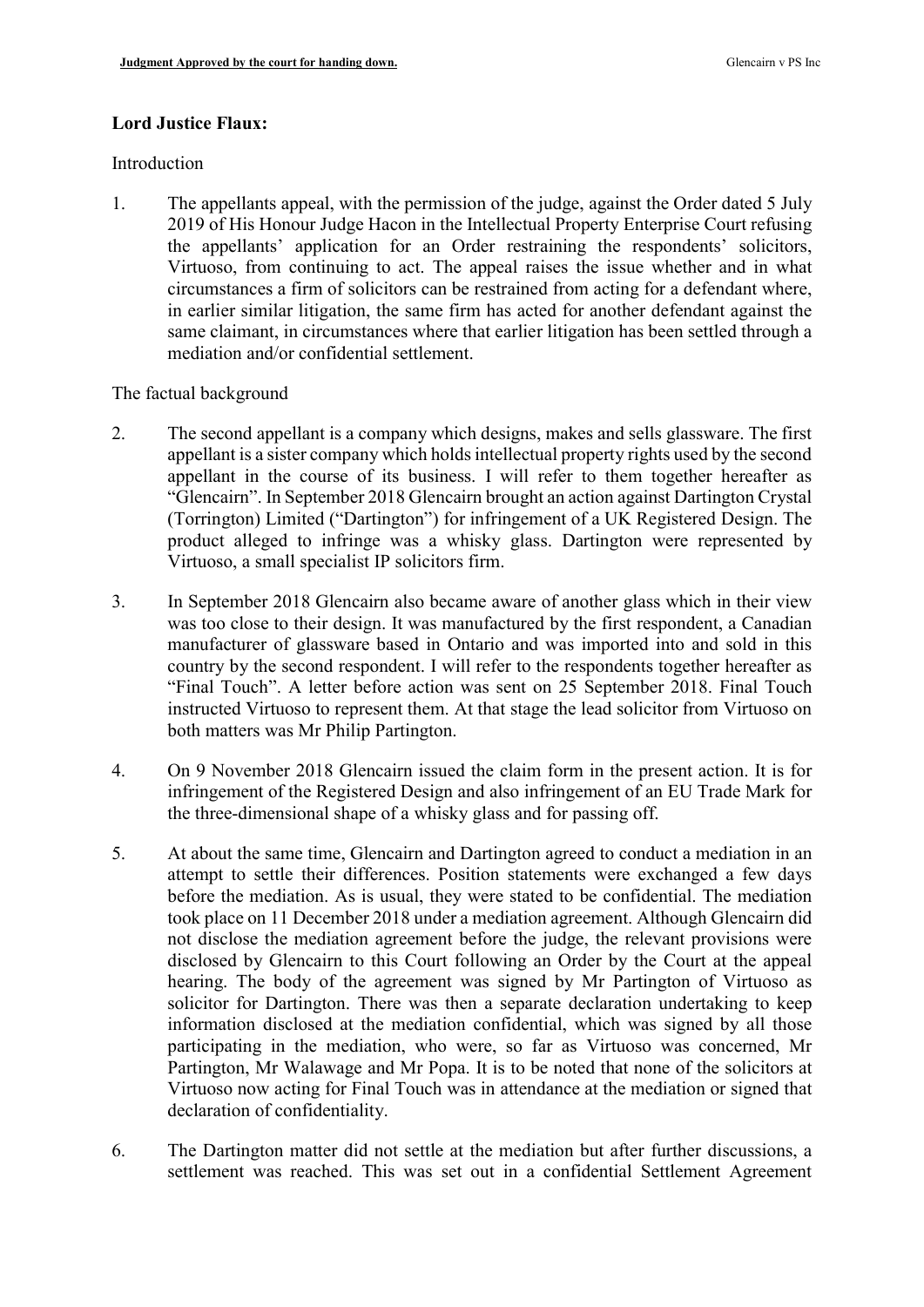annexed to a Tomlin Order dated 8 January 2019. Again, that was not disclosed before the judge, but following the Order of this Court referred to in the previous paragraph, Glencairn disclosed a redacted version to this Court. Clause 3 imposed a duty of confidentiality on the parties to the Settlement Agreement, who were Glencairn and Dartington, but not their solicitors.

- 7. By the time of the mediation, Virtuoso had taken the view that it would not be appropriate for their Dartington team to be involved in the Final Touch litigation. An information barrier was set up on 11 December 2018, the day of the mediation. On 19 December 2018 Mr Partington of Virtuoso, who headed the Dartington team, sent an email to Stobbs, the solicitors acting for Glencairn, stating that he and his colleagues, Mr Walawage and Mr Popa, would not be acting for Final Touch and that a 'Chinese wall' had been implemented within Virtuoso. Since the mediation, the Final Touch Team has been led by the principal of Virtuoso, Ms Elizabeth Ward. She has been assisted by Ms Lauren Waterman then a paralegal, now a trainee solicitor. She was also assisted by a solicitor, Ms Jordan Davies, but she left the firm on 22 February 2019, being replaced by Ms Gemma Wilson. Ms Davies had previously assisted Mr Partington on the Dartington matter, but prior to the mediation, Mr Walawage took over from her.
- 8. The evidence of Ms Ward before the judge, which he accepted, was that she and her team were based in the firm's Leeds office. Mr Partington and Mr Walawage were based in the London office. The firm used an online case management system, without paper files. The encryption in place meant that only Mr Partington, Mr Walawage and Mr Popa had access to the Dartington files. She confirmed that she, Ms Waterman and Ms Wilson had no knowledge of the terms of the Dartington Settlement.
- 9. On 13 or 14 February 2019, a telephone conversation took place between the parties' respective US attorneys, the content of which was disputed. Glencairn's attorney Mr Miller says in his witness statement that Final Touch's attorney, Mr Shapiro, called him and said that he had become aware of details of the Dartington Settlement and in particular that, as part of the Settlement, Dartington had obtained payment from Glencairn for redesigning its glass. Mr Miller says that Mr Shapiro indicated that Final Touch might be prepared to settle on similar terms. Mr Shapiro denies this account, saying he told Mr Miller that he did not know the terms of the Settlement, but that there was speculation on the part of Final Touch as to the terms and, if the speculation was correct, a similar deal might be the basis for productive discussions. Mr Miller told him that Glencairn had no interest in such discussions. Neither attorney was called to give evidence and the judge quite rightly said in [88] of his judgment that he could not reach a conclusion about this conversation and whether any confidential information was passed by Mr Shapiro to Mr Miller but that if it was, it did not subsequently reach the solicitors in the Final Touch team at Virtuoso.
- 10. On 14 February 2019 Mr Sleep of Stobbs sent a letter to Virtuoso stating that the Chinese wall at Virtuoso was inadequate and expressing doubt that any information barrier set up between the Dartington and Final Touch teams at Virtuoso could be effective. Mr Sleep was not aware at the time that letter was sent of the telephone conversation between Mr Miller and Mr Shapiro, whatever its content. In his letter, Mr Sleep requested that Virtuoso should cease to act for Final Touch. On 18 February 2019 Virtuoso declined to stand down. On 8 March 2019 Glencairn filed the application notice that is the subject of this appeal.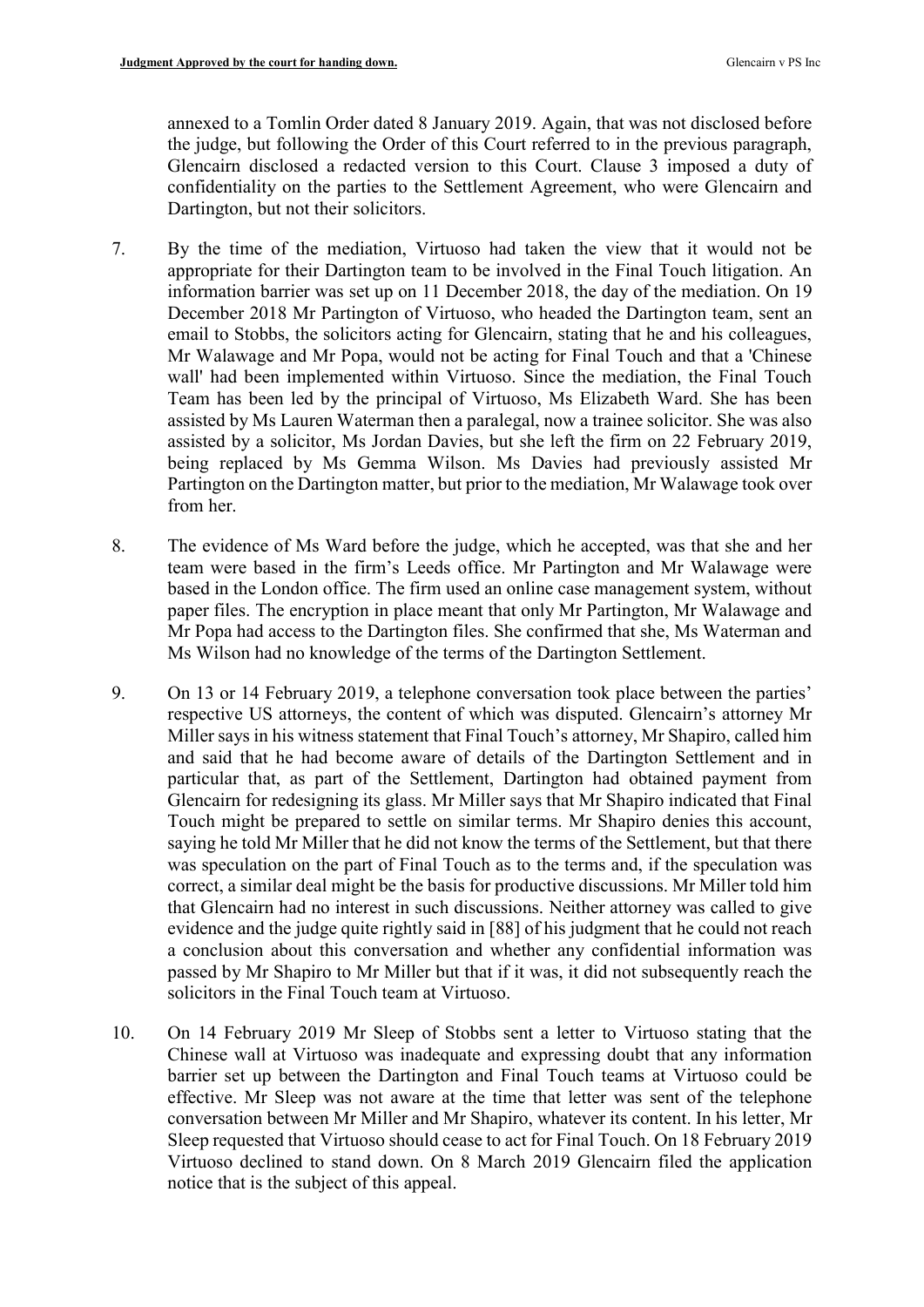11. As the judge noted in [12] of his judgment, Glencairn's concern was that Virtuoso became aware of information disclosed by Glencairn during the Dartington mediation and during discussions both leading up to it and afterwards. This included Glencairn's negotiating position and the terms on which Glencairn was prepared to settle. Glencairn contended that there is a risk that this information or some of it will become known to Final Touch via Virtuoso and that this will provide Final Touch with an advantage in these proceedings, particularly in any settlement negotiations that may take place. This essentially remained Glencairn's concern before this Court as to the risk of information which is confidential to Glencairn becoming known to Final Touch.

#### The judgment below

- 12. Having set out the facts as I have summarised them above, the judge went on to consider the principles established by Prince Jefri Bolkiah v KPMG [1999] 2 AC 222 (hereafter referred to as *Bolkiah*), the leading case on the potential for conflict of interest where professional advisers such as solicitors act for different parties. As he noted at [13], in that case KPMG had acted for the first party then ceased to act. They were then instructed by the second party in litigation against their former client, the first party. It was common ground that, although they had acted as litigation advisers and forensic accountants, their position was to be equated with that of solicitors. The central issue before the judge and, indeed before this Court, was whether the principles established in that case and, in particular, in the speech of Lord Millett, are applicable to a case such as the present where the solicitors never acted for the first party, here Glencairn, but acted for a second party in litigation against Glencairn in circumstances where confidential information emerged in a mediation and settlement discussions and the same firm of solicitors is now acting for a third party in litigation against the first party.
- 13. The judge summarised the principles to be derived from Bolkiah at [14]. It is not necessary to repeat that summary here, since, to the extent that the principles are applicable and relevant to this appeal, they are set out hereafter. The judge went on to the critical question whether the principles applied in the present case at [22], noting the essential distinction from Bolkiah, that Virtuoso had never acted for Glencairn. He then went on to consider the handful of cases here and in the Commonwealth which have involved similar factual situations to the present. At [23] he considered the decision of HHJ Hallgarten QC in Adex International (Ireland) Limited v IBM United Kingdom (2000). There, a claimant, Time, brought a claim against IBM in respect of defects in chipsets. Following settlement negotiations, a confidential settlement was reached. The same solicitor then acted for Adex in its claim against IBM in respect of defects in chipsets. IBM sought an order for Adex to be represented by alternative solicitors. HHJ Hallgarten QC accepted that, in any negotiations between Adex and IBM, the solicitor would not be able to put out of his mind the terms on which IBM had settled the first case and concluded that the solicitor should not continue to act. However, as the judge noted, it appears from the end of the judgment in that case that, subject to submissions from counsel, HHJ Hallgarten QC may have been prepared to allow the solicitor's firm to continue to act if an adequate information barrier was put in place.
- 14. At [24] to [27], the judge considered the decision of the Court of Appeal of New Zealand in Carter Holt Harvey Forests Ltd v Sunnex Logging Ltd [2001] 3 NZLR 343, a case upon which Glencairn placed particular reliance before the judge and before this Court. The judge summarised that case at [24]: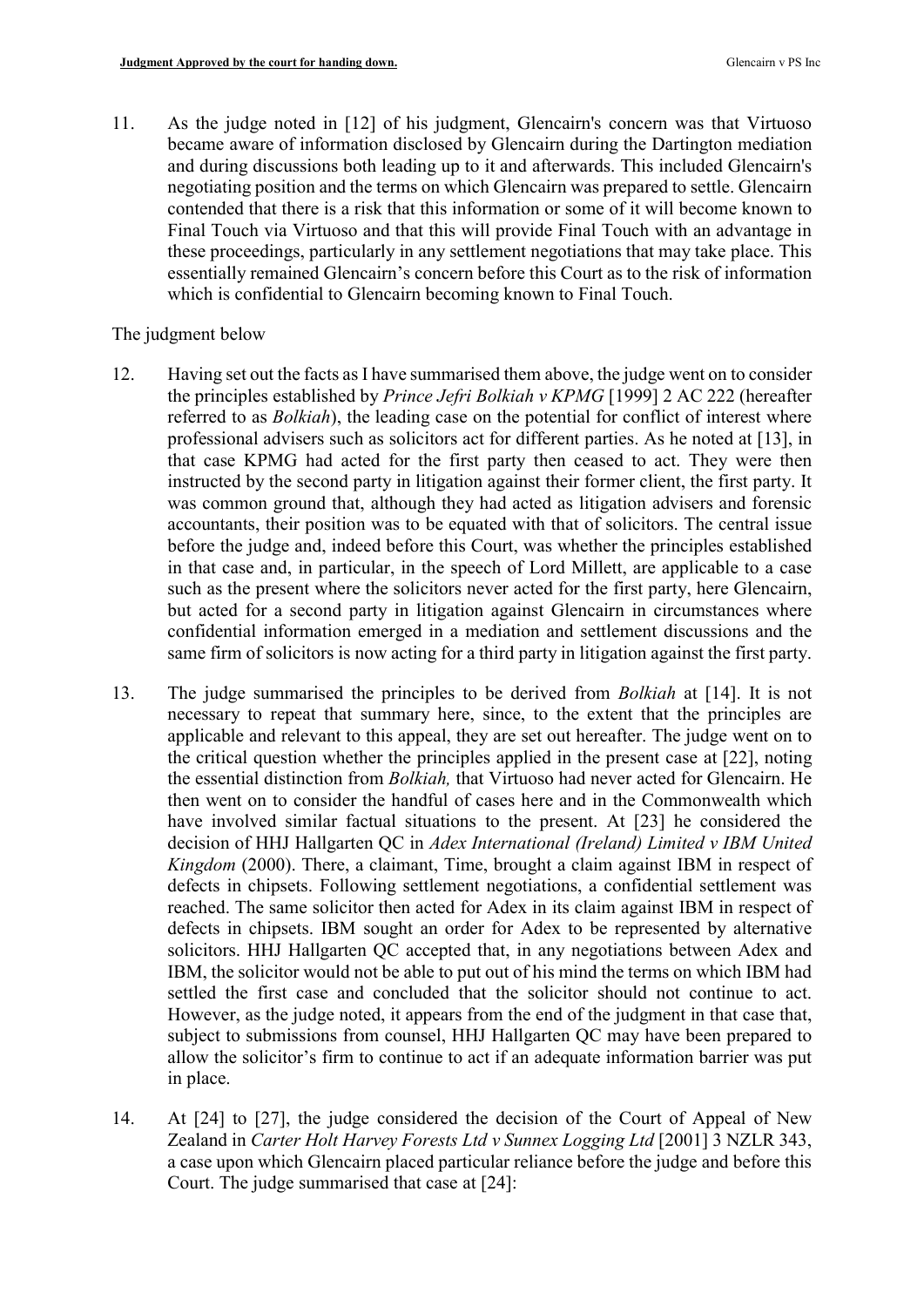"a plaintiff ('Rua') had issued proceedings against a defendant ('CHHF') arising out of the termination of certain contractual arrangements. There was a mediation attended by the parties' lawyers which was subject to a comprehensive confidentiality agreement. The mediation was successful and the claim was settled. Later another plaintiff ('Sunnex') started an action along the same lines against CHHF. Sunnex instructed the solicitors and counsel who had acted for Rua against CHHF. At first instance the judge held that the lawyers could continue to act for Sunnex as long as they took no part in any settlement negotiations. The New Zealand Court of Appeal allowed CHHF's appeal, restraining Sunnex from instructing the same solicitors or counsel or anyone from their respective offices."

- 15. The judge noted that Blanchard J in giving the judgment of the Court distinguished that case from cases like Bolkiah concerning whether lawyers can act against a former client. In that case, the lawyer's obligation arose only from the contractual undertakings of confidence which they had given in the mediation. Although that undertaking was express, an implied undertaking would probably have been sufficient.
- 16. At [26] the judge noted that the Court did not accept that there was no risk of disclosure and that Blanchard J had outlined a shifting burden of proof akin to that in Bolkiah. He cited [26] and [27] of Blanchard J's judgment:

"[26] … Certainly a party seeking the exclusion of the other side's legal advisor must first show that there is an appearance of risk, going beyond the remote or merely fanciful, of conscious or unconscious use or disclosure by the lawyer of something relevant to the current dispute of which he lawyer gained knowledge as a result of participation in an earlier mediation. But if that threshold is reached, it is then for the lawyer to demonstrate that in fact no such risk exists or that, if it does, no damage, other than de minimis, could possibly result from use or disclosure.

[27] The initial threshold is appropriately a low one because of the nature of the obligation of confidentiality which the lawyers accepted in their written agreements when undertaking the mediations. Beyond pointing to the general circumstances of the particular case – here the apparently overlapping claims arising out of a similar factual background of purchases of machinery and equipment on the basis, as alleged, of representations of  $CHHF - it$  should not be required of a party seeking to ensure the protection of its confidential information that it must spell out particular matters of concern. To ask it to do so might be to ask it to reveal the very matter it is seeking to keep to itself. Moreover, it may not be able to be sure exactly what the lawyers may have learned from their observations during the mediation process. The disadvantage it is seeking to prevent may be as subtle as something which may have been observed by the lawyers in the body language of one of its representatives. Even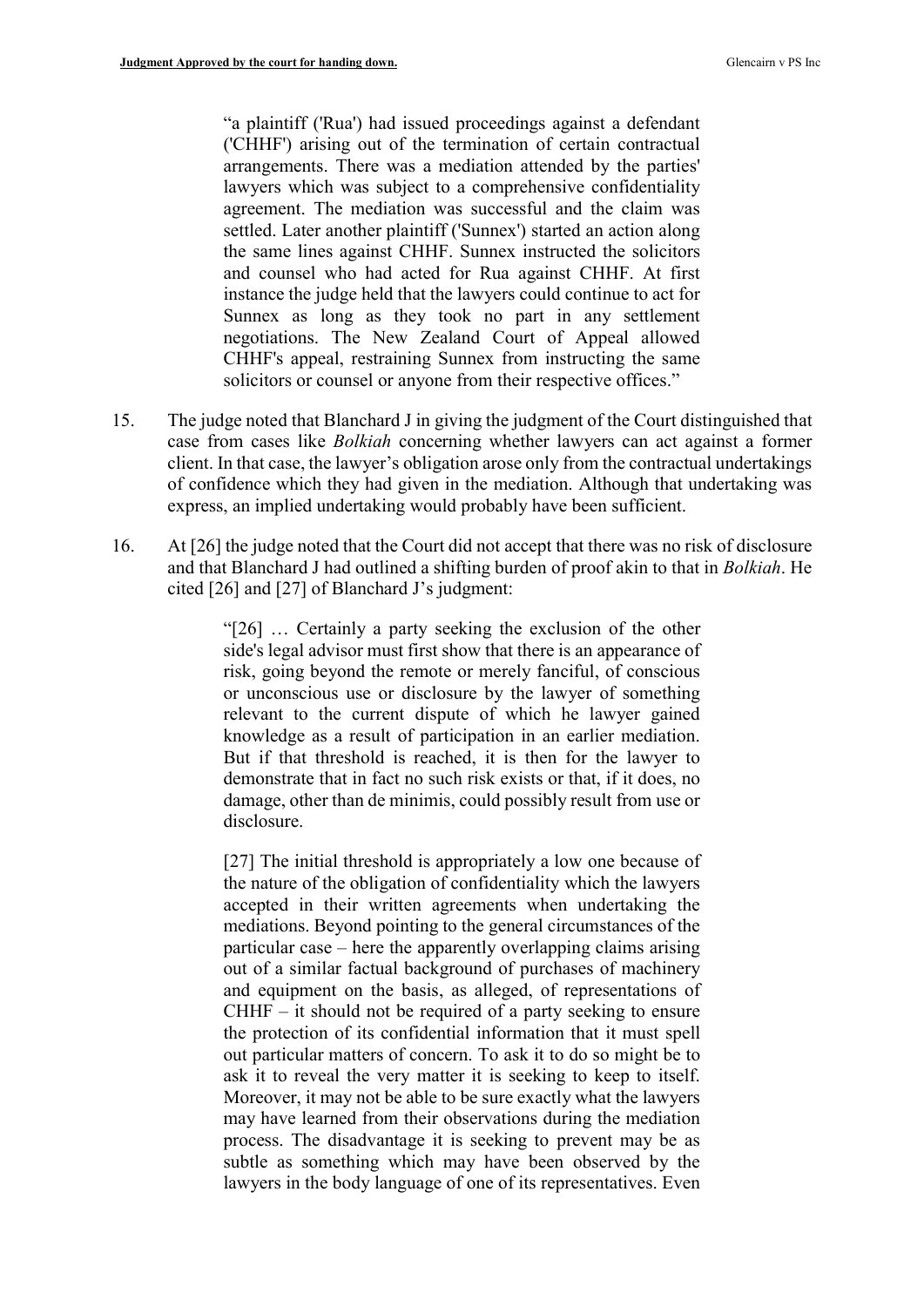an observation of that kind might give the lawyers a tactical advantage in deciding how to pursue the claim of their other client."

- 17. The judge noted that both *Adex* and *Carter Holt* had been considered by the Court of Appeal in Virgin Media Communications Ltd v British Sky Broadcasting Group plc [2008] EWCA Civ 612; [2008] 1 WLR 2854. In that case there were three sets of proceedings: an action in the High Court, a review by the Office of Communications ('Ofcom') and proceedings before the Competition Appeal Tribunal ('the CAT'). Virgin instructed the same lawyers in all three. The lawyers instructed by Sky in the High Court were different from those instructed in the other proceedings. Disclosure took place in the High Court including of confidential documents only disclosed to external lawyers. Sky sought an order restricting disclosure to Virgin lawyers not acting in the Ofcom or CAT proceedings. The order was refused by Lewison J and the Court of Appeal dismissed an appeal, principally on the ground that the risk that information disclosed in the High Court proceedings would be improperly used in the CAT or in the Ofcom review was fanciful.
- 18. The judge cited [22] of the judgment of the Court given by Lord Phillips MR rejecting reliance by Sky on Bolkiah:

"The passage in the speech of Lord Millett in Prince Jefri Bolkiah v KPMG [1999] 2 AC 222 relied upon by Mr Glick cannot be applied to a solicitor who has obtained information from an opponent by the process of disclosure. It is usually enough to rely upon the recognition by a solicitor of the duty not to make any ulterior use of information obtained by disclosure. The Adex International case (unreported) 17 November 2000 was correctly decided, but it is a rare example of a situation where a solicitor was precluded from acting for a different claimant against the same defendant in respect of a similar claim as a result of confidential information obtained about the defendant in the earlier proceedings. The approach of the Court of Appeal of New Zealand in the Carter Holt Harvey Forests case [2001] 3 NZLR 343 was adopted in a case involving an express confidentiality agreement in mediation. It is not an approach that can be generally applied whenever information has been obtained by lawyers in a case as a result of disclosure."

- 19. The judge went on to refer to the decision of the New South Wales Court of Appeal in Worth Recycling Pty Ltd v Waste Recycling and Processing Pty Ltd [2009] NSWCA 354, a case with similar facts to Carter Holt, save that the solicitors did not sign the confidentiality agreement. The Court nonetheless found that the solicitors were bound by an implied duty of confidence. As the judge noted the Court followed Carter Holt save as regards the burden of proof.
- 20. At [35] the judge said that at least two classes of case could be discerned from the authorities. He described the first class:

"The first consists of actions like Bolkiah in which a former client seeks to restrain a solicitor (or equivalent professional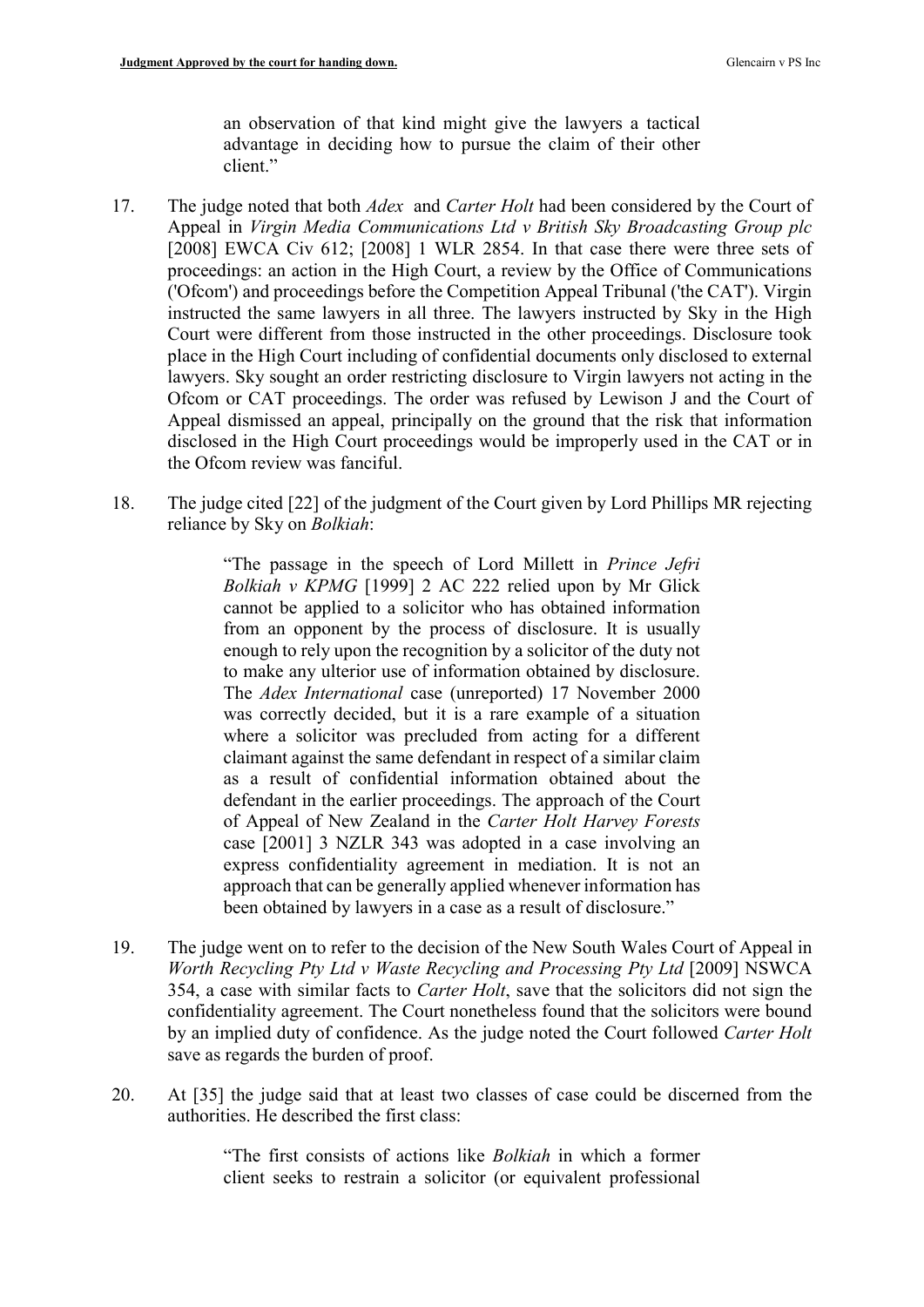advisor) from acting for a party with an interest adverse to the former client. In these circumstances there is a continuing fiduciary duty owed by the solicitor to the former client and a risk of disclosure of information which is both confidential to the former client and privileged."

21. At [36] he described the second class of case:

"In the second class, information confidential to a party has come into the possession of solicitors who are acting for another party with an adverse interest to the first party. The solicitors have never acted for the first party and therefore owe him no fiduciary duty."

He said that the decision of Beatson J in Stiedl v Enyo Law LLP [2011] EWHC; [2012] PNLR 4 was an example of that class of case, as was Virgin Media.

22. At [38]-[39] the judge asked himself whether there was a third class of case into which this case fell, noting that the relevant class for the present case must also accommodate Adex International, Carter Holt and Worth Recycling. At [40] he said:

> "…there are clearly parallels in the policy underlying the ruling in Bolkiah and that behind the decision in Carter Holt. This was underlined by the New Zealand Court of Appeal... The policy in both cases is that parties must retain the freedom to be candid, in the one circumstance to their solicitors and in the other, in a mediation. Those freedoms should not be eroded. However, it seems to me that the two freedoms are not identical. Candour in a mediation will take the form of disclosing information to an adversary or potential adversary. Candour on the part of a client to his lawyer, whose duty and interest lies in promoting the cause of his client, is likely to be the product of little or no inhibition and a complete assumption that the information disclosed will go no further without the client's consent. It would follow that higher safeguards against the wrongful disclosure of information are proportionate in the Bolkiah type of case when compared to a case of the present type."

23. At [43] the judge said that the correct approach lay somewhere between *Bolkiah* and Stiedl and that the present case, together with Adex, Carter Holt and Worth Recycling was in a third intermediate class of case. However, he continued at [44]-[45]:

> "44. I would add that while it is convenient to divide cases into classes for the purpose of explaining why the relief in one class would not be proportionate if granted in relation to another class, it may be that the simpler and more accurate point is that each case must turn on its facts and the proportionate approach to granting relief is liable to vary accordingly.

> 45. For the foregoing reasons, in my view the Bolkiah approach should not be applied with full force to the present case. Equally,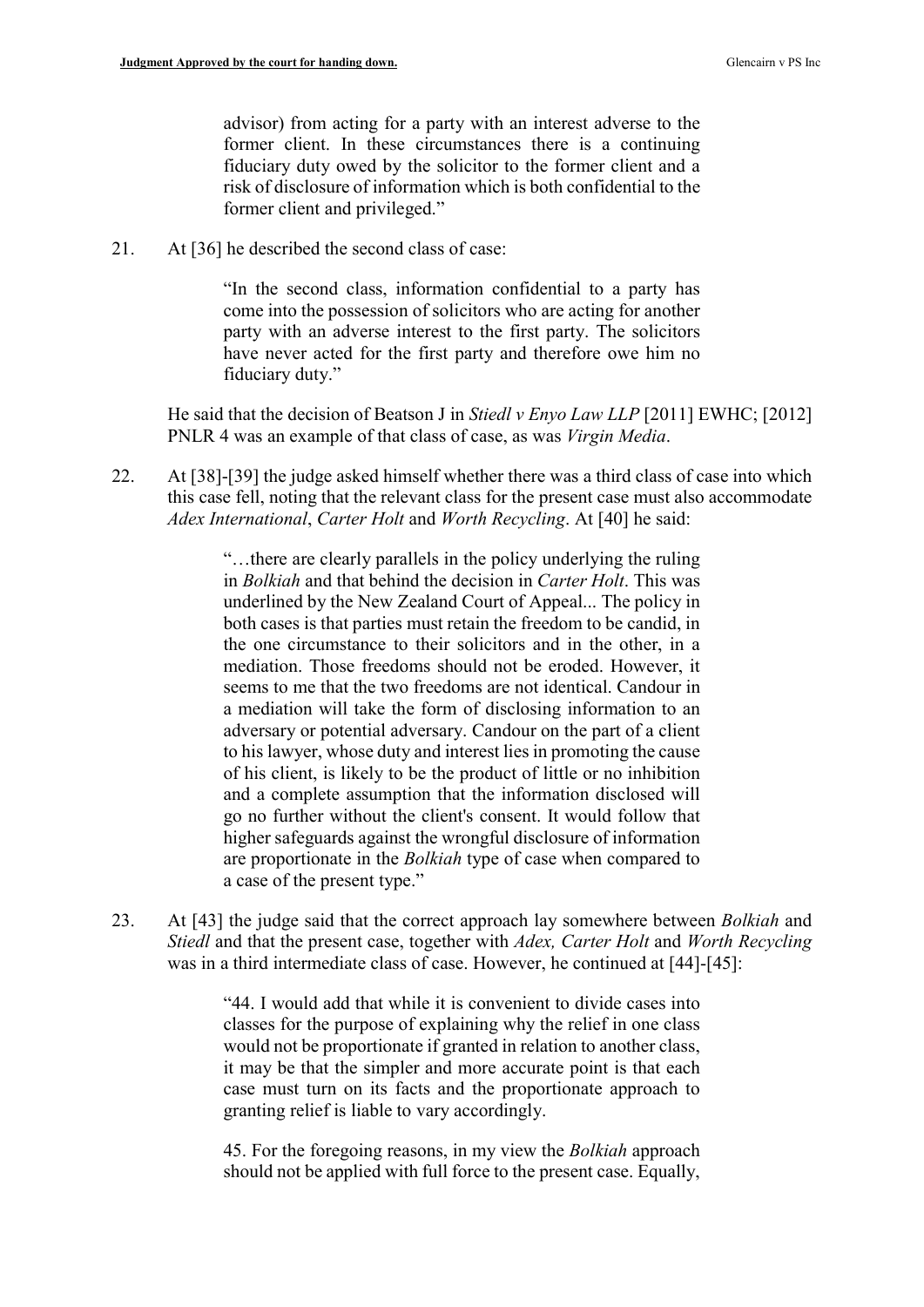I do not believe that the relief can in no circumstances go further than an injunction restraining the solicitor from making use of the confidential information (as in Stiedl). Neither of those two approaches would be proportionate. In effect, therefore, I must decide which aspects of Bolkiah should be applied to the present case."

24. In the next section of the judgment headed "Balancing Exercise", the judge noted that Lord Millett in *Bolkiah* had ruled that the assessment was not a balancing exercise. Having cited what Lord Millett had said at 237B-F, the judge said at [50] that:

> "there were two strands to Lord Millett's reasoning. First, the impact on the new client of an order restraining the solicitor from acting is relevant only to whether the former client consented to the acceptance by the solicitor of the relevant instructions from the new client. Secondly, a fiduciary, the solicitor, must not put either his own interests or those of another client before the interests of his former client."

At [51] he said that where there was no fiduciary relationship, Lord Millett's reason for not taking into account the impact on the current client no longer applies so that the judge should take account of the likely impact of any order on the current client.

- 25. The judge turned to consider the burden of proof. He noted that in *Adex* the judge did not seem to have adopted the two-stage approach to the burden of proof in Bolkiah: "namely that once the former client has established that the solicitors are in possession of information which was imparted in confidence and that the firm is proposing to act for another party with an interest adverse to his in a matter to which the information may be relevant, the evidential burden shifts to the defendant firm to show that there is no risk that the information will cross the information barrier and come into the possession of those now acting for the other party." However, as the judge said, in Carter Holt, a shift of burden of proof similar to that in Bolkiah was adopted.
- 26. In Worth Recycling the New South Wales Court of Appeal rejected that approach, Hodgson JA saying:

"[42] In my opinion, whatever may be the position where solicitors owe a fiduciary duty to the party seeking an injunction, or where (as in Carter Holt) they owe an explicit contractual duty, in a case such as the present the onus does lie on the party seeking the injunction to show a threat of misuse sufficient to justify the injunction; and I do not think the existence of a common factual element is sufficient to shift the onus of proof. However, proof of a real and sensible possibility of misuse may be sufficient to justify an injunction."

At [53] the judge said he agreed with that approach and the overall burden of proof in this case remained with Glencairn.

27. In considering the characteristics of an information barrier set out by Lord Millett in Bolkiah the judge had earlier noted that in Young v Robson Rhodes [1999] 3 All ER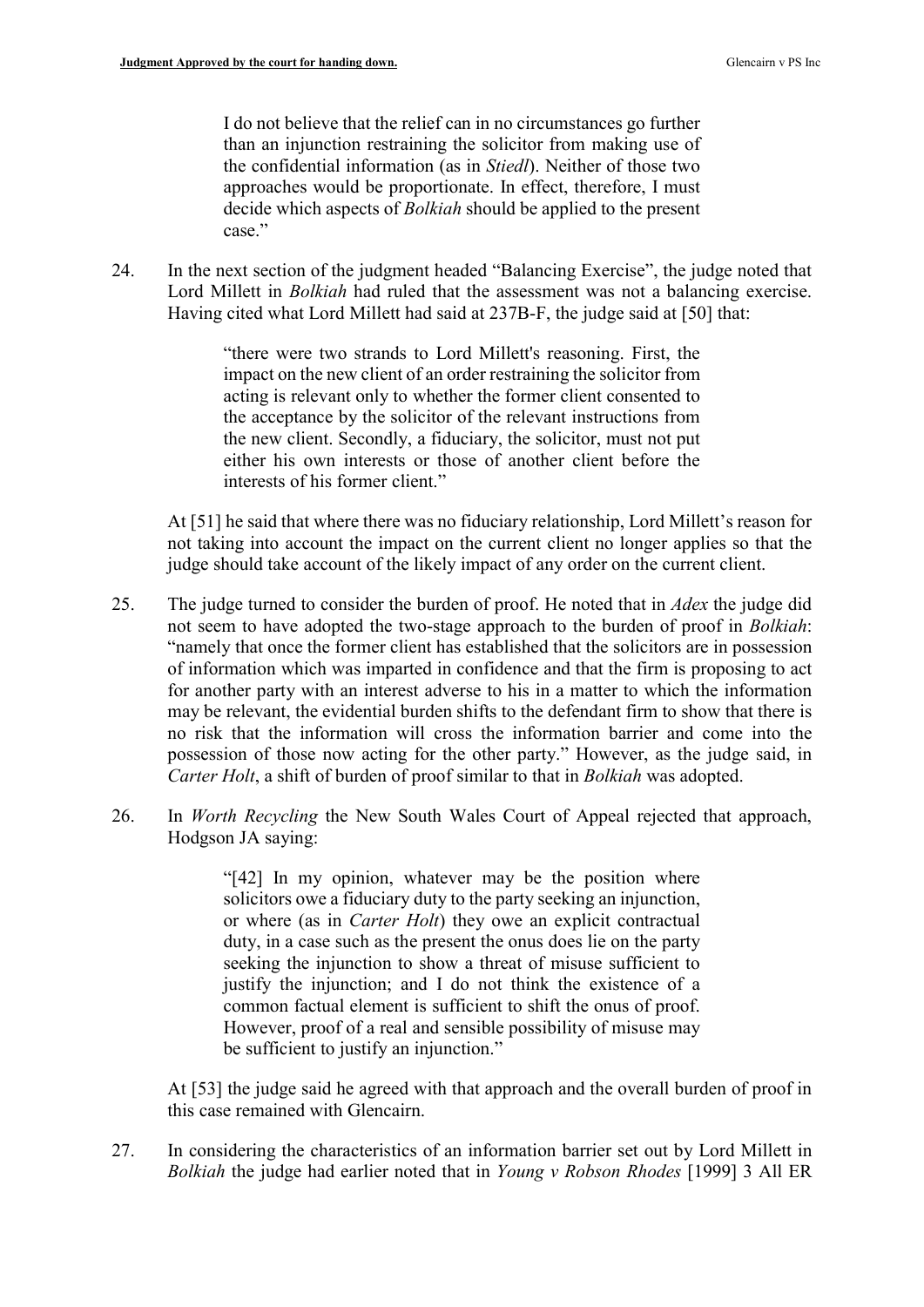524, Laddie J had said that Lord Millett's statement that an effective barrier needs to be part of the organisational structure of the firm was not to be taken too literally. The judge said at [56] that if Laddie J was right, it did not matter whether the information barrier was part of the organisational structure of the firm or an ad hoc arrangement. What mattered was whether it worked. At [57] the judge said that he would assume that the risk of disclosure across an information barrier was greater in a small firm like Virtuoso than in a larger firm.

- 28. The judge then went on to consider the evidence in the case, all of which it is not necessary to repeat here. He then set out his conclusions in the Discussion section. So far as relevant to the appeal, he considered first whether Virtuoso was in possession of information confidential to Glencairn. The judge had not had the benefit of seeing any of the relevant provisions of the mediation agreement or Settlement Agreement so, as he said, he had to fall back on inferences. He concluded at [84] that: "on the limited information I have I will assume that the Dartington team at Virtuoso is aware of the contents of the Settlement Agreement and that at least some of this is confidential to Glencairn. My assumption goes no further." He also accepted at [85] that the confidential contents of the Settlement Agreement would be particularly relevant to potential settlement discussions between Glencairn and Final Touch. It is to be particularly noted that the judge was therefore making a finding, on the limited information that Glencairn had chosen to disclose, that the only confidential information of any relevance was in the Settlement Agreement.
- 29. At [86] he turned to the risk that Final Touch would become aware of the confidential contents of the Settlement Agreement. In answer to Mr Sleep's suggestion that before the information barrier was in place, confidential information could have been passed by those in the Virtuoso Dartington team to those in the Final Touch team, the judge said that the short answer was:

"Ms Ward's clear evidence that none of the Final Touch team – Ms Ward, Ms Wilson and Ms Waterman – have any knowledge of the confidential terms of the settlement. (Ms Ward rightly qualified her statement by reference to the 'confidential' terms since some terms, such as fact that the parties agreed to end their litigation, are public.) Mr Barclay did not invite me to decide that Ms Ward was not telling the truth about this. I have no reason to doubt Ms Ward's evidence and I accept it. It does not matter what was said before the information barrier came down. Nothing of relevance reached the Final Touch team."

30. In relation to Mr Sleep's point about those on both sides of the information barrier still working in close proximity, the judge said:

> "I accept that there is regular contact between members of the team on each side of the information barrier and that this is likely to continue. In argument Mr Barclay illustrated this by website pictures of Virtuoso's lawyers attending the same presentation, seated around the same table and other evidence of a similar nature recorded after the barrier was put in place. This is likely to be inevitable in a small firm and is one of the reasons why the risk in a small firm may be greater. But it also seems to me to be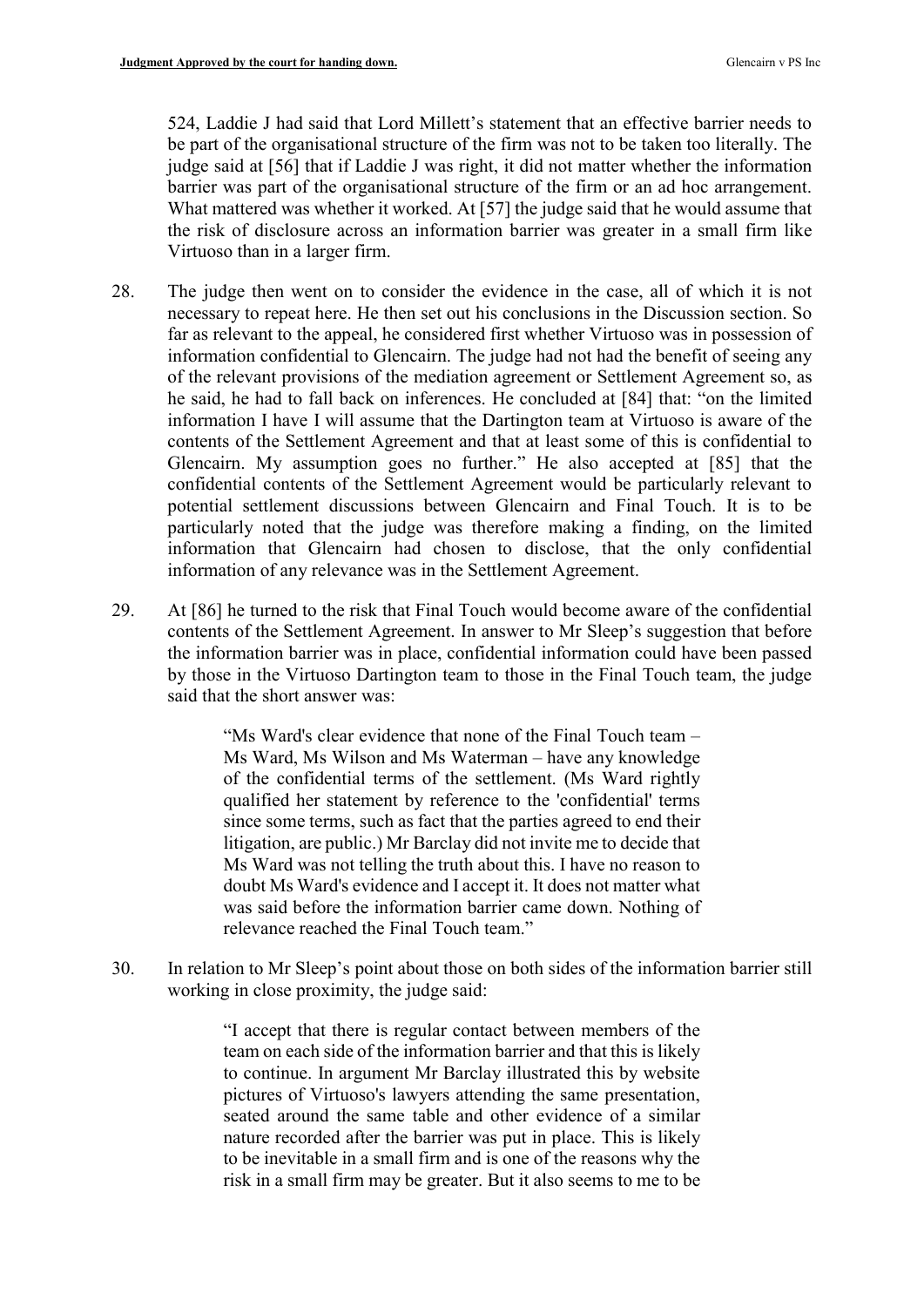likely that all individuals are highly aware that nothing should be said about the Dartington litigation. The fact of this application having been made may well have made that understanding even more acute. It is also relevant that the Final Touch team works in Leeds whereas the Dartington team is for the most part in London. Ms Ward has explained that the Final Touch team cannot access the Dartington documents. Although Virtuoso does not run a completely paperless system, the Dartington litigation is now at an end so I have no reason to believe that there will be many, if any, new documents created on that subject or that they will be created in hard copy to which the Final Touch team will have access. I am satisfied that the likelihood that any confidential part of the Settlement Agreement will become known to any of the Final Touch team is very low."

31. At [87], the judge said that Mr Barclay had pointed out rightly that Final Touch's evidence did not deal in much detail with how the information barrier works and did not address Lord Millett's five requirements for such a barrier referred to in Bolkiah at 238C-E:

> "In their Consultation Paper on Fiduciary Duties and Regulatory Rules the Law Commission (1992) (Law. Com. No. 124) describe Chinese walls as normally involving some combination of the following organisational arrangements: (i) the physical separation of the various departments in order to insulate them from each other - this often extends to such matters of detail as dining arrangements; (ii) an educational programme, normally recurring, to emphasise the importance of not improperly or inadvertently divulging confidential information; (iii) strict and carefully defined procedures for dealing with a situation where it is felt that the wall should be crossed and the maintaining of proper records where this occurs; (iv) monitoring by compliance officers of the effectiveness of the wall; (v) disciplinary sanctions where there has been a breach of the wall."

32. The judge said of these:

"(i) and (ii) are more appropriate to a firm of the size of KPMG. Arrangement (iii) assumes that some information will cross the barrier. I have found that the likelihood of this is very low. Again, it seems to me to be an arrangement appropriate to the circumstances of a case such as Bolkiah where the information in extensive and the number of individuals involved is large, so that some minor leak might be contemplated and may not matter provided that it is stemmed in good time. It would have been helpful for Ms Ward to have said something about (iv) and  $(v)$  – i.e. monitoring of the effectiveness of the barrier and disciplinary sanctions if there is a breach – but I can see that on the present facts the setting up of formal monitoring and discipline arrangements may not be necessary. Ms Ward's supervision is likely to be sufficient."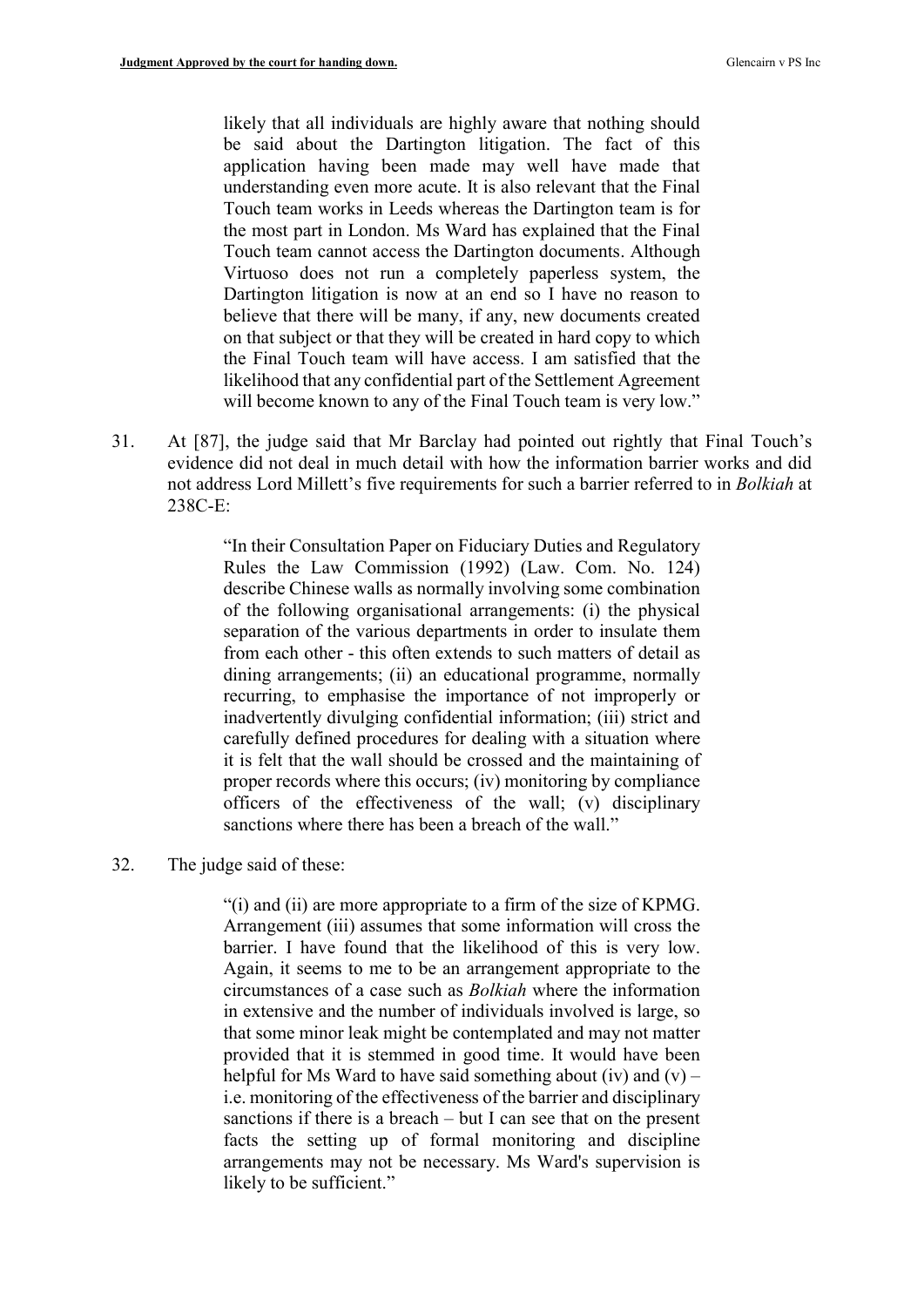- 33. The judge then concluded that he could infer that Glencairn would suffer prejudice if relevant confidential information were to leak to Final Touch, but that he had little idea of the potential maximum extent of the prejudice. He also inferred that Final Touch would suffer prejudice if Virtuoso ceased to act for it. He assumed Final Touch had instructed Virtuoso for good reason and that they had a good working relationship. If Virtuoso ceased to act, Final Touch would have to instruct new solicitors with whom they might not be such a good working relationship.
- 34. In conclusion at [94] the judge said:

"Taking all the foregoing matters into account, I have reached the conclusion that I should not grant an order restraining Virtuoso from acting as the solicitors for Final Touch. The likelihood of any confidential information at all being passed to Final Touch is very low. It may also be that any prejudice caused to Glencairn would only be significant if the entirety of the Settlement Agreement were disclosed and I believe that to be extremely unlikely, to the point of being fanciful."

At [96] he said the balance of justice was in favour of refusing the order sought.

The Grounds of Appeal and Respondent's Notice

- 35. The two grounds of appeal can be summarised as follows:
	- (1) The judge erred in not applying the Bolkiah test to the present situation and had he done so, he would inevitably have concluded Glencairn was entitled to the order it sought;
	- (2) Even if the Court concludes that the judge applied the correct test, his conclusion applying his own test that the balance of justice was in favour of dismissing the application was unsustainable and made several errors of law and fact, so that it should be reversed.
- 36. Final Touch by its Respondent's Notice contends that the Order made by the judge should be upheld on the basis that there was substantial delay in Glencairn making its application to restrain Virtuoso, which amounted to acquiescence. Final Touch had submitted before the judge that delay should bar an injunction but the judge did not reach a decision on the issue.

The parties' submissions

37. On behalf of Glencairn, Mr Theo Barclay submitted that the central question in the appeal arose from the passage in Bolkiah at 236G-H where Lord Millett gave the rationale for the strict approach:

> "It is in any case difficult to discern any justification in principle for a rule which exposes a former client without his consent to any avoidable risk, however slight, that information which he has imparted in confidence in the course of a fiduciary relationship may come into the possession of a third party and be used to his disadvantage. Where in addition the information in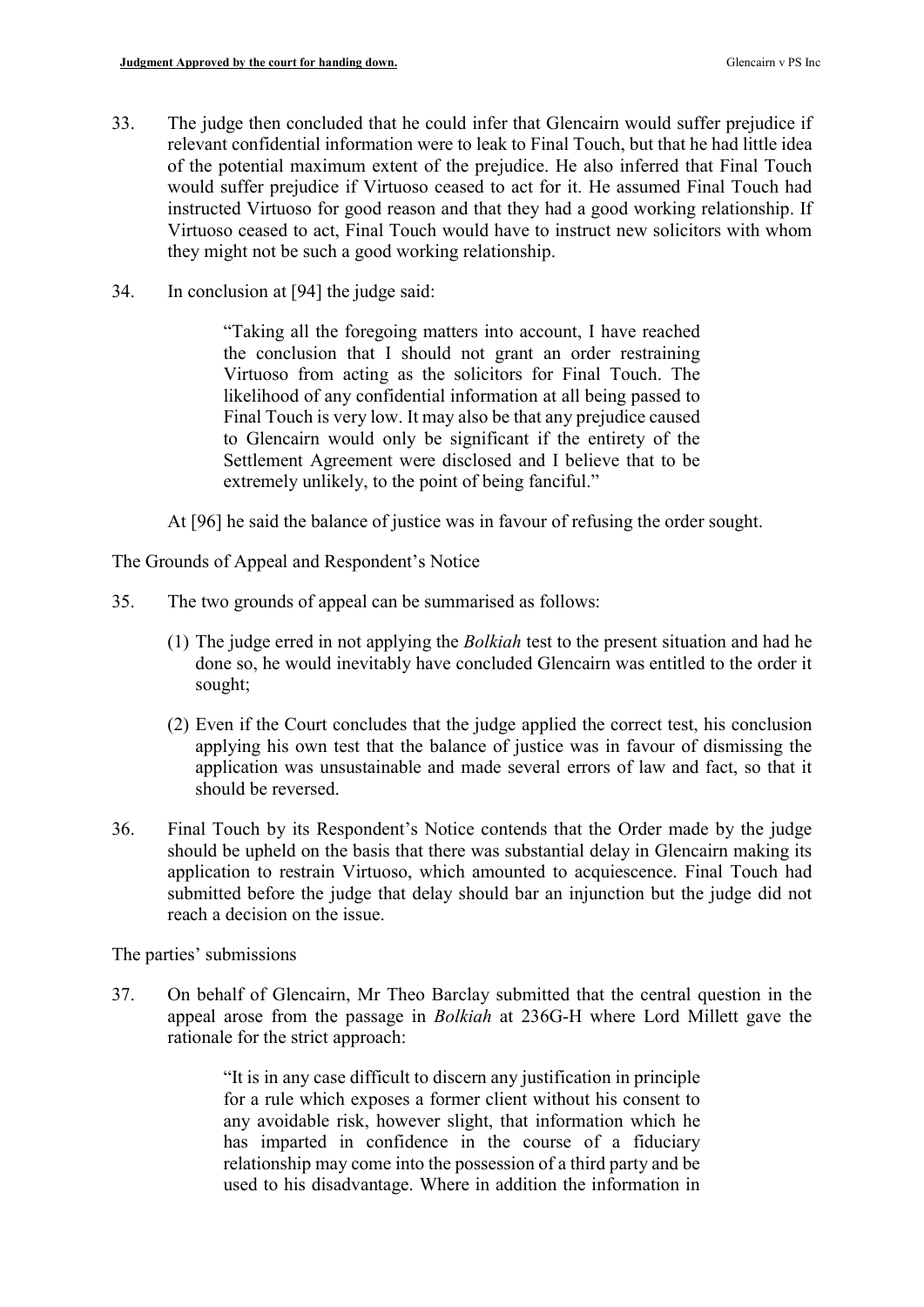question is not only confidential but also privileged, the case for a strict approach is unanswerable. Anything less fails to give effect to the policy on which legal professional privilege is based. It is of overriding importance for the proper administration of justice that a client should be able to have complete confidence that what he tells his lawyer will remain secret. This is a matter of perception as well as substance. It is of the highest importance to the administration of justice that a solicitor or other person in possession of confidential and privileged information should not act in any way that might appear to put that information at risk of coming into the hands of someone with an adverse interest."

- 38. This emphasised that the strict approach was required in order to preserve and protect legal professional privilege. The present case concerned without prejudice privilege, but Mr Barclay submitted that it was no less deserving of protection. Unless the two species of privilege were to be ranked differently, the Bolkiah test should apply, at least where there was a contractual confidentiality agreement.
- 39. He submitted that the words "or other person in possession of confidential and privileged information" in the last sentence of the passage quoted above demonstrated that Lord Millett was not confining the principle he was enunciating to the scenario where a solicitor was seeking to act against a former client. The principle was not dependent upon the existence of a fiduciary relationship, as Lord Millett had said at 235C that the fiduciary relationship between a solicitor and his former client came to an end with the termination of the retainer. Accordingly, the so-called barring out jurisdiction does not stem from a duty of loyalty but a duty to protect privileged information imparted in circumstances of confidentiality.
- 40. Mr Barclay accepted that there was no authority binding on this Court which dealt with the position in what he described as a "former opponent" case as opposed to a "former client" case, but submitted that the question had been addressed here and in other Commonwealth jurisdictions and that in each case Bolkiah had been applied. He referred to the decision of HHJ Hallgarten QC in Adex and submitted that, at page 7 of the transcript of the judgment in that case, it was clear that the judge had applied the Bolkiah test in a former opponent case, holding that the Court should intervene unless satisfied that there was no risk of disclosure. There the judge held there was not only a risk of disclosure but that it would be bound to affect whatever advice the solicitor gave Adex.
- 41. He relied in particular on the decision of the New Zealand Court of Appeal in Carter Holt where, as he submitted the Court considered at [26], once the claimant had shown an appearance of risk, beyond the remote or fanciful, the burden shifted to the former opponent solicitor to demonstrate that no risk existed or if it did, no more than de minimis damage could result from disclosure. In other words the Court applied the Bolkiah test of burden of proof. The justification for this approach appeared from [27] of Blanchard J's judgment, quoted at [16] above.
- 42. Mr Barclay submitted that *Adex* was approved by Lord Phillips MR in the Court of Appeal in the Virgin Media case as correctly decided and he noted Carter Holt without disapproval.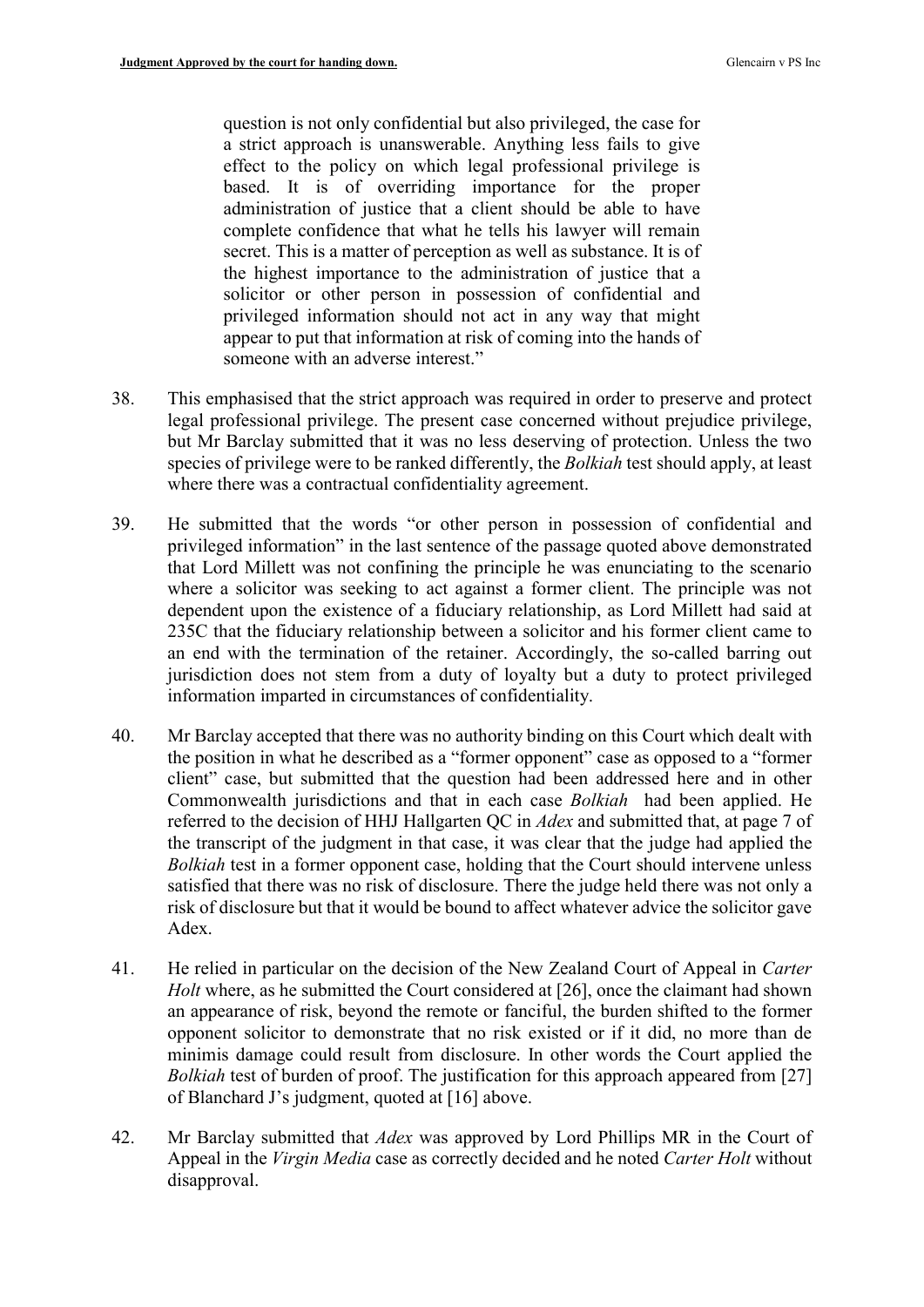- 43. He submitted that the *Bolkiah* test should apply wherever the former opponent solicitor was subject to an obligation of confidentiality, whether it was express or implied, although he submitted that judges had taken a stronger position in express cases. This was apparent from the Australian cases. In Worth Recycling Hodgson JA, giving the lead judgment in the New South Wales Court of Appeal, drew a distinction at [41] between cases where the solicitors owe a fiduciary duty to the person seeking the injunction or an express contractual duty of confidentiality, as in Carter Holt, and a case such as that case, where any obligation of confidentiality was implied, holding that in the latter case the onus lay on the party seeking the injunction to show a threat of misuse sufficient to justify the injunction. He said that: "I do not think the existence of a common factual element [between the first case and that before the Court] is sufficient to shift the onus of proof." Mr Barclay submitted that this distinction was difficult to justify.
- 44. In relation to the two authorities on which Ms Wickenden relied in her skeleton argument, whilst they showed that English courts were reluctant to apply the Bolkiah test too widely, neither was a former opponent solicitor case. Meat Corporation of Namibia v Dawn Meats [2011] EWHC 474 (Ch) concerned an attempt by the claimant to prevent an expert giving evidence for the defendant when she had previously briefly been instructed by the claimant and it was alleged she had had access to confidential information. Mann J refused to equate her position with that of a solicitor and to apply the full rigours of the Bolkiah test. Although she was contractually bound to keep privileged information she had seen confidential, none of that confidential material was of any relevance to her function as an expert.
- 45. In Caterpillar Logistics v de Crean [2012] EWCA Civ 156; [2012] F.S.R. 33 the appellant sought to obtain barring out relief against a former employee on the grounds that she may have owed them a fiduciary duty. This Court refused to apply Bolkiah to the former employee holding that she was not a fiduciary and concluding that barring out relief would only be granted against a former employee in the most exceptional circumstances, of which that case was not an example. Mr Barclay submitted that neither of those cases had any bearing on whether the Bolkiah test should be applied in former opponent solicitor cases.
- 46. Cases such as this were rare, as demonstrated by the fact that this was the first such case in this jurisdiction since Adex 20 years ago. Mr Barclay accepted that the right to choose one's own solicitor was an important consideration but submitted that it could not outweigh the need to protect confidential information. Confidential information which was subject to without prejudice privilege was entitled to the same protection as confidential information subject to legal professional privilege and the Bolkiah test in relation to the burden of proof should be equally applicable, all the more so because the solicitors at Virtuoso who had been involved in the mediation had signed express obligations of confidentiality. The judge should have concluded that, once Glencairn had shown the risk of disclosure, which they clearly had, the burden of proof was on Final Touch and Virtuoso to show that there was no risk because of the existence of an effective information barrier.
- 47. Mr Barclay submitted that the judge had misapplied the law as set out in the speech of Lord Millett in Bolkiah as to what is required to show an effective information barrier. At 238C-E Lord Millett had identified the elements required in the terms quoted at [31] above. Lord Millett went on to say at 239D: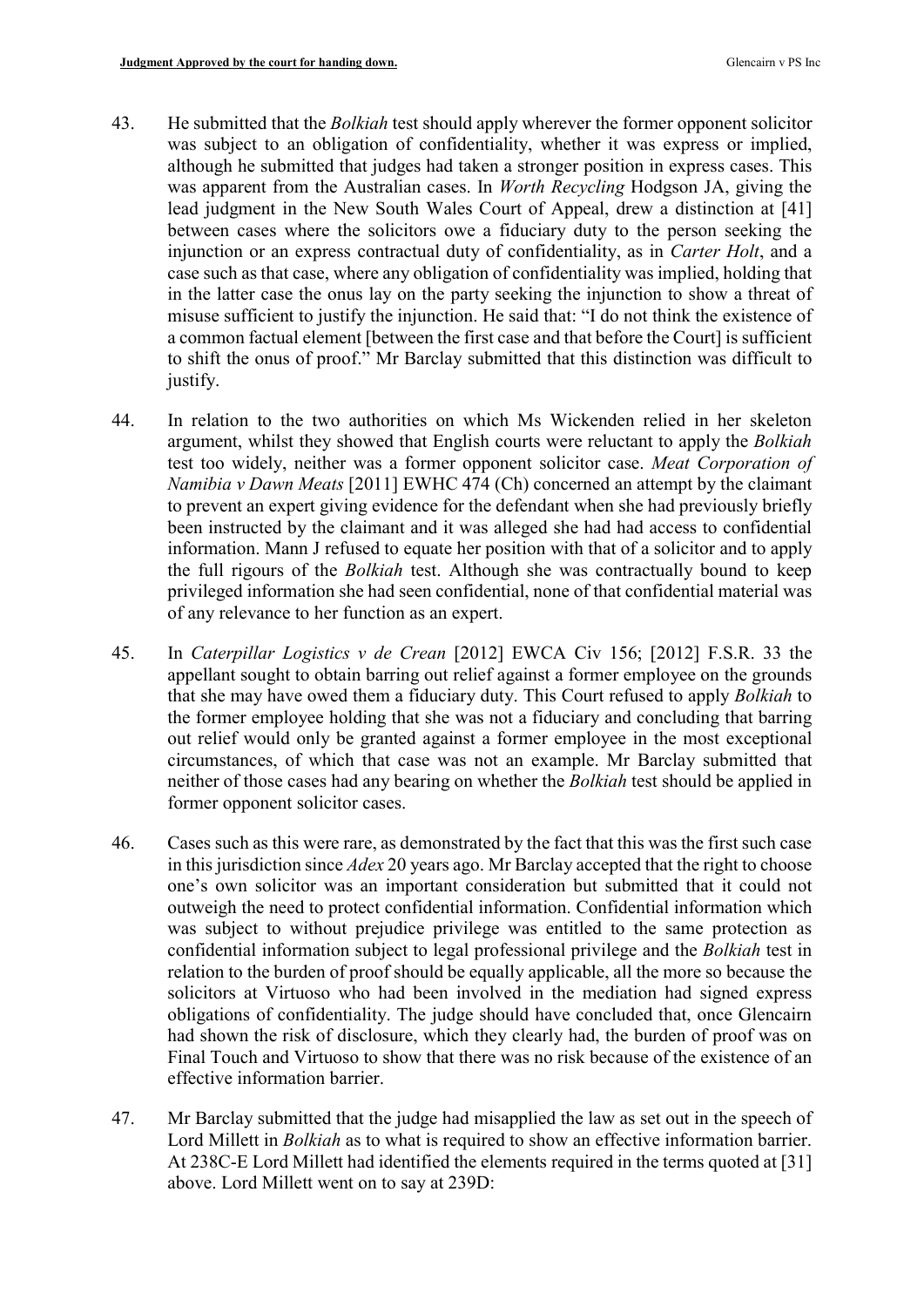"In my opinion an effective Chinese wall needs to be an established part of the organisational structure of the firm, not created ad hoc and dependent on the acceptance of evidence sworn for the purpose by members of staff engaged on the relevant work."

- 48. Mr Barclay submitted that the judge had been wrong to adopt the approach of Laddie J in Robson Rhodes when he said at [56] of the judgment: "it does not matter whether the information barrier is an established part of the organisational structure of the firm as opposed to an ad hoc arrangement. What matters is whether it works." He submitted that Lord Millett was not saying that the question was will the barriers work, but making the point that, if there are ad hoc barriers which are not part of the structure of the firm, there is a risk that they will not work. In answer to the suggestion from the Court that the issue of the effectiveness of information barriers must be a question of fact not a question of law, he submitted that it was a binding proposition of law that the barrier needed to be in place as part of the structure of the firm.
- 49. Although Lord Millett was envisaging a global firm with a compliance department, the principle he was enunciating was of general application, which was why it was almost impossible for a small firm such as Virtuoso to put up an effective barrier. The judge had been right in [57] of his judgment when, under the heading: "The size of the firm" he said:

"…there have been differing views on whether the risk of disclosure across an information barrier is more likely in a small firm or less likely. It seems to me, with great respect, that Neuberger J's observation in Halewood International was probably borne of careful guesswork, whereas the suggestion by the authors of both the SRA Handbook and the The Solicitor's Handbook 2017 that there is a greater risk of inadvertent disclosure in a small firm is likely in both instances to be the product of experience, whether their own or that of solicitors to whom they have spoken in the course of preparing their text."

Mr Barclay relied upon a number of further authorities in support of his overall submission in relation to the ineffectiveness of the information barrier in this case but it is not necessary to set them out here.

50. Mr Barclay submitted in relation to the second ground of appeal that even if the judge was correct in rejecting the *Bolkiah* test, his factual findings were unsustainable and this was a case where this Court should intervene and overturn those findings, which also involved errors of law. He submitted first that the judge's reliance on Ms Ward's evidence was unjustified. She had said that none of herself, Ms Wilson and Ms Waterman had any knowledge of the confidential terms of the settlement and all came to the matter cold. However, Ms Waterman had in fact worked on the Dartington litigation previously which Ms Ward did not mention. Furthermore, it was not sufficient to deal with lack of knowledge of the terms of the settlement. The evidence had failed to address the question of knowledge gained prior to the settlement in without prejudice negotiations.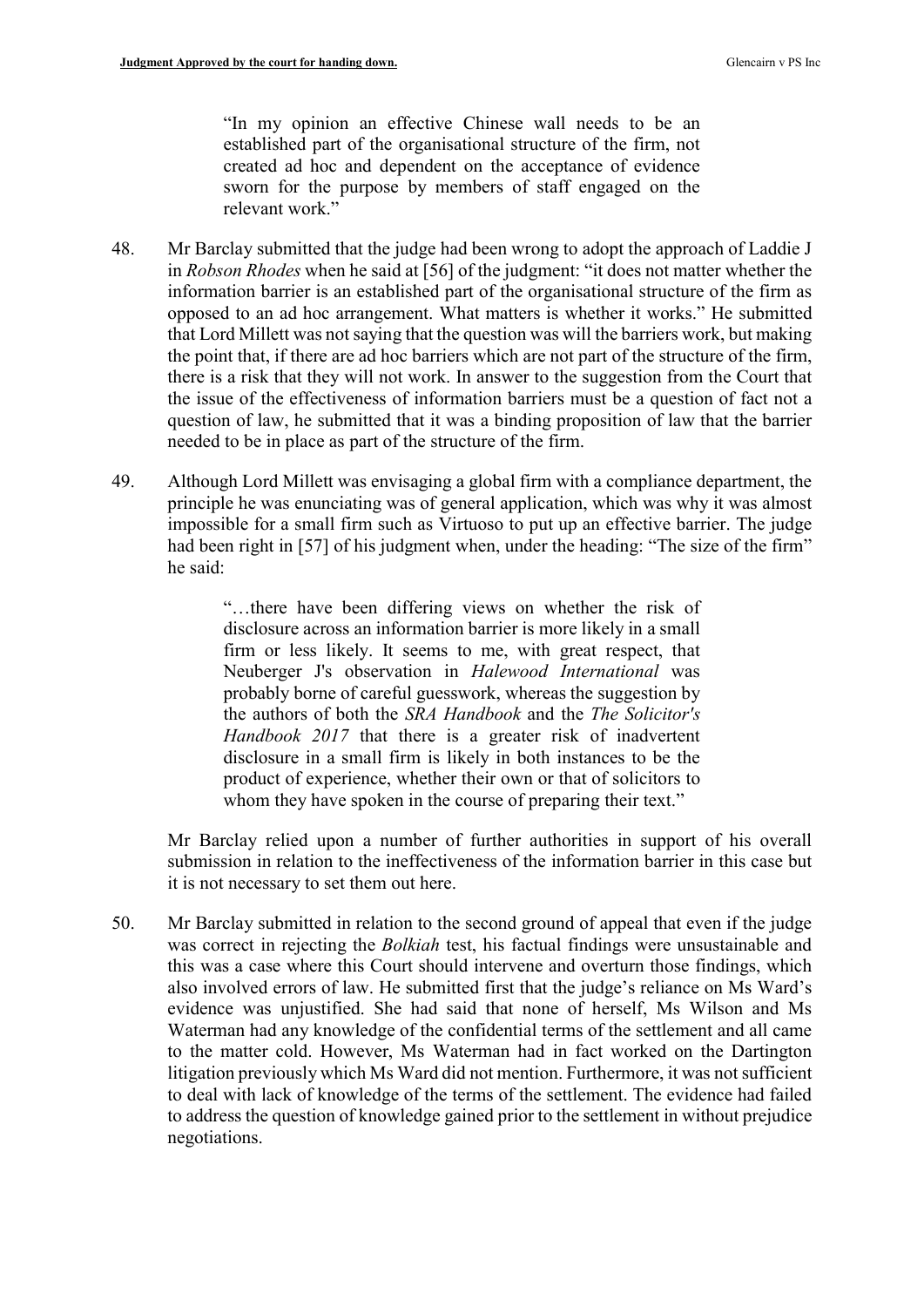- 51. Ms Ward had also omitted to give any evidence about the fact that Ms Davies had also worked on both sides of the information barrier and was sent a copy of the mediation position statement, which was a lacuna in Final Touch's evidence. The judge had failed to address in his judgment that both Ms Waterman and Ms Davies had worked on both sides of the information barrier. In the circumstances, the judge should not have been satisfied with Ms Ward's evidence, but should have required statements from not just Ms Davies and Ms Waterman, but all the staff at Virtuoso who worked on either side of the barrier as to their state of knowledge.
- 52. Mr Barclay submitted second that the documents and the evidence in this case did show that there was a real risk of disclosure unless Virtuoso was restrained from acting. In particular: (i) there was no physical separation at Virtuoso. Staff on both sides of the barrier continued to share the Leeds office and Mr Partington was virtually present; (ii) there was no professional separation in that staff on both sides of the barrier continued to work together on other cases; (iii) the information barrier was set up too late, on the day of the mediation, but the mediation statement had been sent and seen by Ms Davies and (iv) it was clearly set up ad hoc.
- 53. His third submission was that there were three major incidents which made the information barrier unsustainable: (i) Ms Davies worked on the Dartington team and had privileged information in the form of the mediation position statement. The judge at [64] relied upon Ms Ward's evidence that Ms Davies was replaced by Mr Walawage before the settlement negotiations took place, but this was not correct because she had received the document recording the parties' agreement to mediate; (ii) As Ms Wickenden had accepted in oral argument before the judge, Ms Waterman had worked as a paralegal on the Dartington team. She had conducted minor research and sent a mediation position statement by email. Because she was a paralegal and not yet a qualified solicitor, the position was worse because there was a greater risk of disclosure by her; and (iii) the conversation between Mr Miller and Mr Shapiro demonstrated that there might have been a breach of confidence. Mr Barclay submitted that whilst the conflict of evidence could not be resolved, its existence pointed to the risk of there having been a breach.
- 54. In relation to delay, the issue raised by the Respondent's Notice, Mr Barclay submitted that if he was right on the law, absent very severe delay, which there was not in this case, the need to protect confidential information was paramount and the injunction should be granted. Part of the explanation for what was a relatively short delay was that the Final Touch litigation was stayed pending the settlement of the Dartington litigation which did not formally occur until 9 January 2019. Once the stay was lifted, Glencairn started to consider the issue of whether there was a conflict of interest, sent the letter of 14 February 2019 setting out potential concerns and sought counsel's advice the following day. Virtuoso sent a reply letter on 18 February 2019 and this application was made less than three weeks later on 8 March 2019. Any delay was modest.
- 55. On behalf of Final Touch, Ms Stephanie Wickenden's primary submission on the first ground of appeal was that Glencairn's case that the Bolkiah jurisdiction (and specifically that the burden of proof was on the solicitor not the applicant) should apply in former opponent cases was wrong in law and entailed a flawed understanding of the nature of the Bolkiah jurisdiction. It was simply not possible to read what Lord Millett had said at 235-6 in the context of solicitors who had formerly acted for the applicant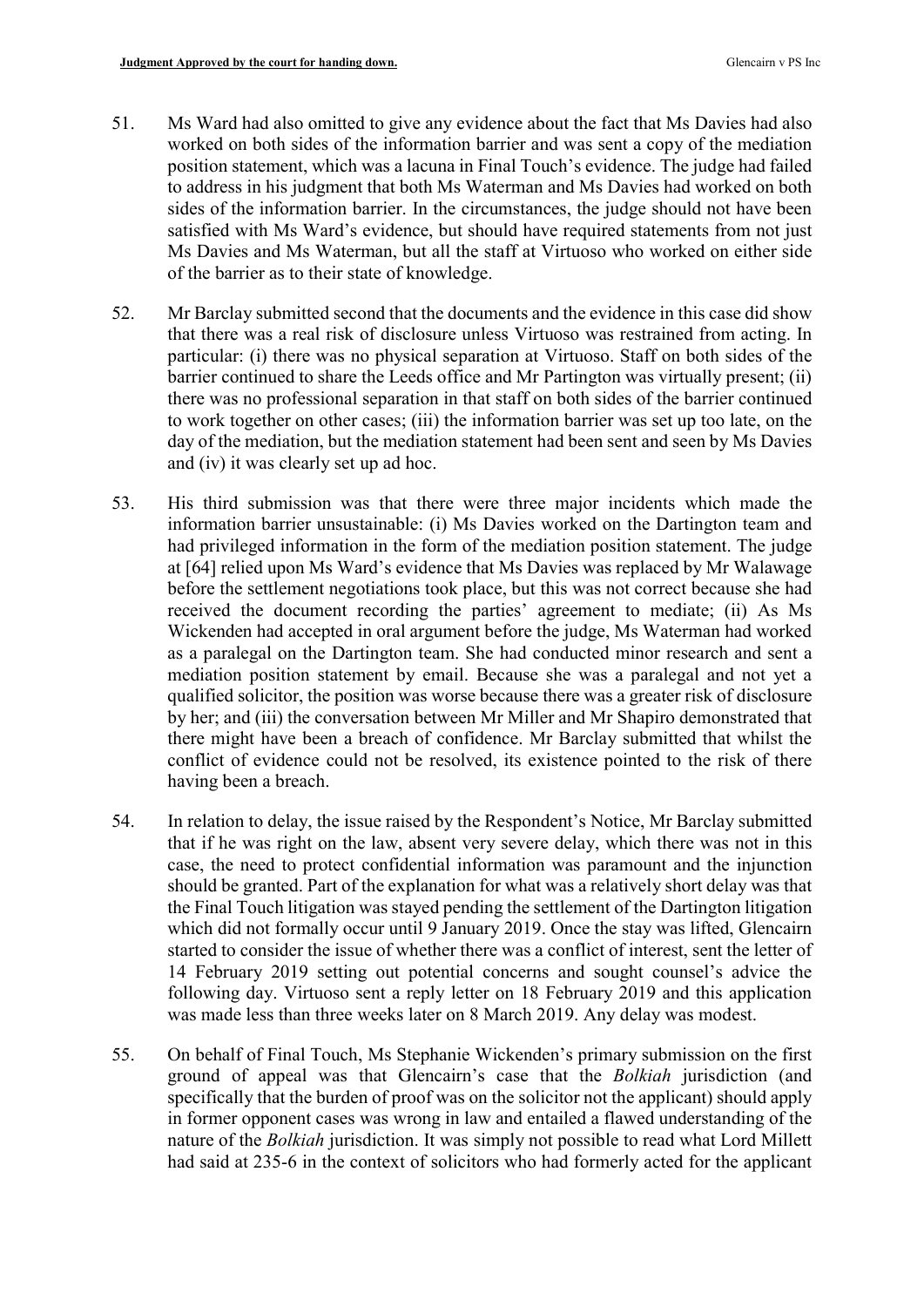as applying to all privileged and confidential information, even where the party who had obtained it had never acted as solicitor for the applicant.

- 56. She submitted that the law was correctly stated by the authors of Hollander and Salzedo: Conflicts of Interest  $5<sup>th</sup>$  edition at [8-007], that the Bolkiah jurisdiction placing the burden of proof on the solicitor should only apply in cases where there is or was a "true" fiduciary relationship, that expression being used to distinguish cases where the only prior relationship was an obligation of confidentiality as opposed to a prior retainer. Ms Wickenden submitted that the authors were also correct to say at [9-012] that other than in cases of a prior professional and thus fiduciary relationship, the general law of confidentiality should apply, under which the burden remained on the applicant throughout to establish that there was a risk of disclosure.
- 57. Ms Wickenden submitted that attempts in English courts to extend the Bolkiah jurisdiction beyond former client relationships by praying in aid the existence of confidential, privileged information had failed. She referred to Meat Corporation of Namibia and Caterpillar Logistics to which I have already made reference. Although the factual circumstances of both cases were different from the present case, in both cases the Courts had rejected the extension of the Bolkiah jurisdiction beyond cases where there was or had been a true fiduciary relationship such as between a solicitor and his former client.
- 58. Furthermore, in *Virgin Media*, although the Court of Appeal had referred to *Carter Holt* without disapproval, at [21] and [22] of its judgment the Court had rejected the argument that the duty not to make ulterior use of disclosed documents was identical in principle to the obligation of confidentiality that exists between a solicitor and his own client and said that the Bolkiah principle could not be applied to a solicitor who has obtained information from an opponent by the process of disclosure.
- 59. Ms Wickenden submitted that in *Adex*, the judge had not dealt expressly with the burden of proof shifting to the opposing solicitor under the Bolkiah test, whereas Carter Holt had held that the burden sifted to the opponent solicitor, so that case was wrongly decided so far as the burden of proof was concerned. Other cases, including Worth Recycling, had approached the issue of whether injunctive relief should be granted on the basis of actual or threatened misuse of confidential information on the correct basis that the burden of proof was on the applicant for the injunction. The judge had been correct in the present case to conclude that the burden of proof remained on Glencairn to show the risk of misuse of confidential information, including the risk that the information barrier erected was not effective. The first ground of appeal should be dismissed.
- 60. Ms Wickenden noted that, in his skeleton argument, Mr Barclay had contended that where there was an express obligation of confidentiality assumed by the opposing solicitor who participated in the mediation, that created a fiduciary duty on the opposing solicitor which was of equal status to the fiduciary duty owed by a solicitor to his own client, which was not an argument which he had advanced orally, although he had stressed the importance of an express obligation of confidentiality, such as had been signed by Mr Partington, Mr Walawage and Mr Popa in the declaration to the mediation agreement. However, as Ms Wickenden pointed out, the judge had made a finding, in the section of his judgment at [79] to [84], repeated in the various sub-paragraphs of [86], that the only confidential information of relevance was contained in the Settlement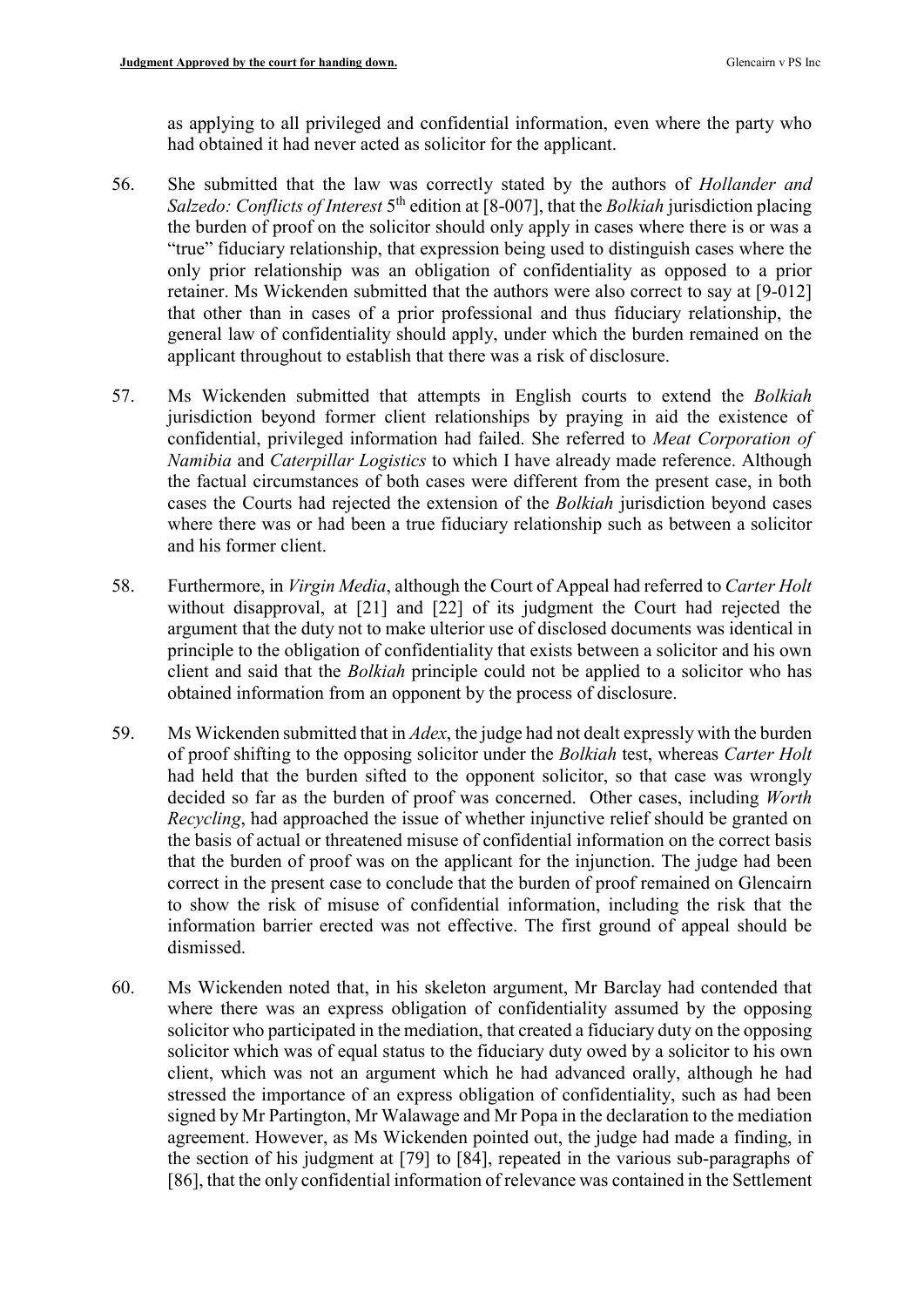Agreement. Glencairn was now seeking to argue that there was confidential material in the mediation and what led up to it but no evidence to that effect was advanced before the judge and if Glencairn had wanted to contend that there was confidential information other than in the Settlement Agreement, it was incumbent on it produce evidence detailing that confidential information.

- 61. The Settlement Agreement contained a confidentiality provision at clause 3, but Virtuoso was not a party to that Agreement. During the course of argument, Arnold LJ put to her that if Mr Partington or other solicitors at Virtuoso had read clause 3 they would have been under an equitable duty of confidence, which she was inclined to accept, but emphasised that so far as the only confidential information found by the judge was concerned, there was no express contractual obligation of confidentiality assumed by any solicitor at Virtuoso.
- 62. In relation to the second ground of appeal, Ms Wickenden submitted that this involved an attack on the judge's findings of fact and evaluation of the evidence, with which this Court should be reluctant to interfere. She cited the authorities set out in 52.21.5 of the White Book. The crucial point was in relation to Ms Ward's evidence that she and her team had no knowledge of the terms of the Settlement Agreement or of any confidential information. As the judge recorded at [86 (b)], Mr Barclay had not challenged the credibility of her evidence, nor had Glencairn put in contrary evidence. Since her evidence was not contested, the judge was entitled to place weight upon it. It was at this point in the oral argument that Mr Barclay confirmed that his criticism of Ms Ward's evidence was only pursued if he was right that the Bolkiah test applied.
- 63. In relation to the points made about Ms Davies and Ms Waterman, she submitted that these were of no relevance unless the time when the confidential information arose i.e. at the time of the Settlement Agreement, was other than as the judge found. In any event, the assertion that they had worked on both sides of the information barrier was incorrect. Whilst Ms Davies had worked on the Dartington matter, she had ceased to do so by the time of the mediation, so that when the information barrier was erected she was on the Final Touch side of the barrier and left the firm shortly thereafter. So far as Ms Waterman was concerned, she had been a paralegal. She sent a draft mediation agreement in July 2018 but had seen nothing confidential to Glencairn and had not been involved with the legal work on the Dartington matter.
- 64. In relation to the issue of delay raised by the Respondent's Notice, Ms Wickenden submitted that this was a relevant factor in an application for an injunction of this kind. Glencairn had known prior to and during the mediation that Virtuoso was acting for both Dartington and Final Touch and had raised no objection. Virtuoso had informed Glencairn on 19 December 2018 that an information barrier had been erected but again no objection was raised to Virtuoso continuing to act nor as to the appropriateness of the information barrier. Accordingly, Final Touch continued to instruct Virtuoso, incur legal costs and develop their working relationship.
- 65. The first objection to Virtuoso acting for Final Touch was raised in a letter of 14 February 2019, two months later. No explanation was given for the two months delay and this application was not made for a further month. Ms Wickenden submitted that the injunction sought should be refused in any event on the basis that Glencairn had acquiesced in Virtuoso continuing to act.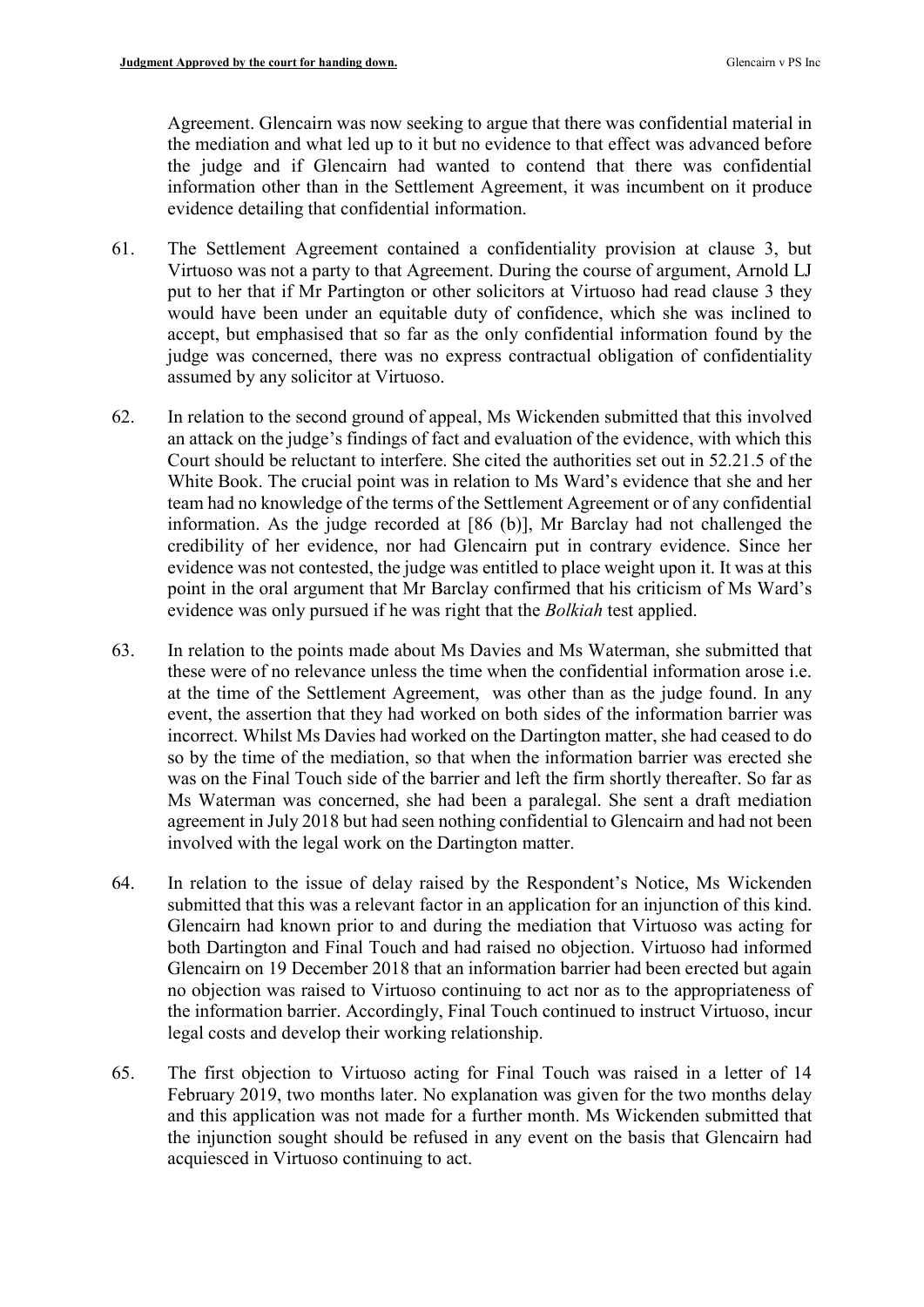#### Discussion

66. Attractively though Mr Barclay's submissions on the first ground of appeal were presented I cannot accept them. The fallacy in Glencairn's argument is that it seeks to equate the position of a solicitor who formerly acted against the applicant (the former opponent case) with that of a solicitor who was formerly acting for the applicant (the former client case). However, the former client case is essentially at one end of the spectrum. In such a case, the information which the applicant wishes to keep confidential was imparted to the solicitor when he was acting for the applicant, when there was a fiduciary relationship of trust and confidence. It is clear from what Lord Millett said in *Bolkiah* that although the fiduciary relationship between a solicitor and his client comes to an end with the termination of the retainer, the solicitor remains subject to a strict duty of confidentiality because the information was imparted to him during the course of the fiduciary relationship: see 235C-D and 236F-H. In the latter passage, Lord Millett stated that the rationale for this strict rule in these terms:

> "It is in any case difficult to discern any justification in principle for a rule which exposes a former client without his consent to any avoidable risk, however slight, that information which he has imparted in confidence in the course of a fiduciary relationship may come into the possession of a third party and be used to his disadvantage. Where in addition the information in question is not only confidential but also privileged, the case for a strict approach is unanswerable. Anything less fails to give effect to the policy on which legal professional privilege is based. It is of overriding importance for the proper administration of justice that a client should be able to have complete confidence that what he tells his lawyer will remain secret. This is a matter of perception as well as substance. It is of the highest importance to the administration of justice that a solicitor or other person in possession of confidential and privileged information should not act in any way that might appear to put that information at risk of coming into the hands of someone with an adverse interest."

67. That Lord Millett was recognising that in the former client cases, the solicitor has obtained the privileged confidential information in the context of the fiduciary relationship under the retainer is also clear from 237D-F where he said:

> "Absent such consent [by the former client to the solicitor now acting against the former client], the considerations which the Court of Appeal took into account cannot in my opinion affect the nature and extent of KPMG's duty to protect confidentiality or convert it into a duty to do no more than take reasonable steps to protect it. This would run counter to the fundamental principle of equity that a fiduciary may not put his own interest or those of another client before those of his principal. In my view no solicitor should, without the consent of his former client, accept instructions unless, viewed objectively, his doing so will not increase the risk that information which is confidential to the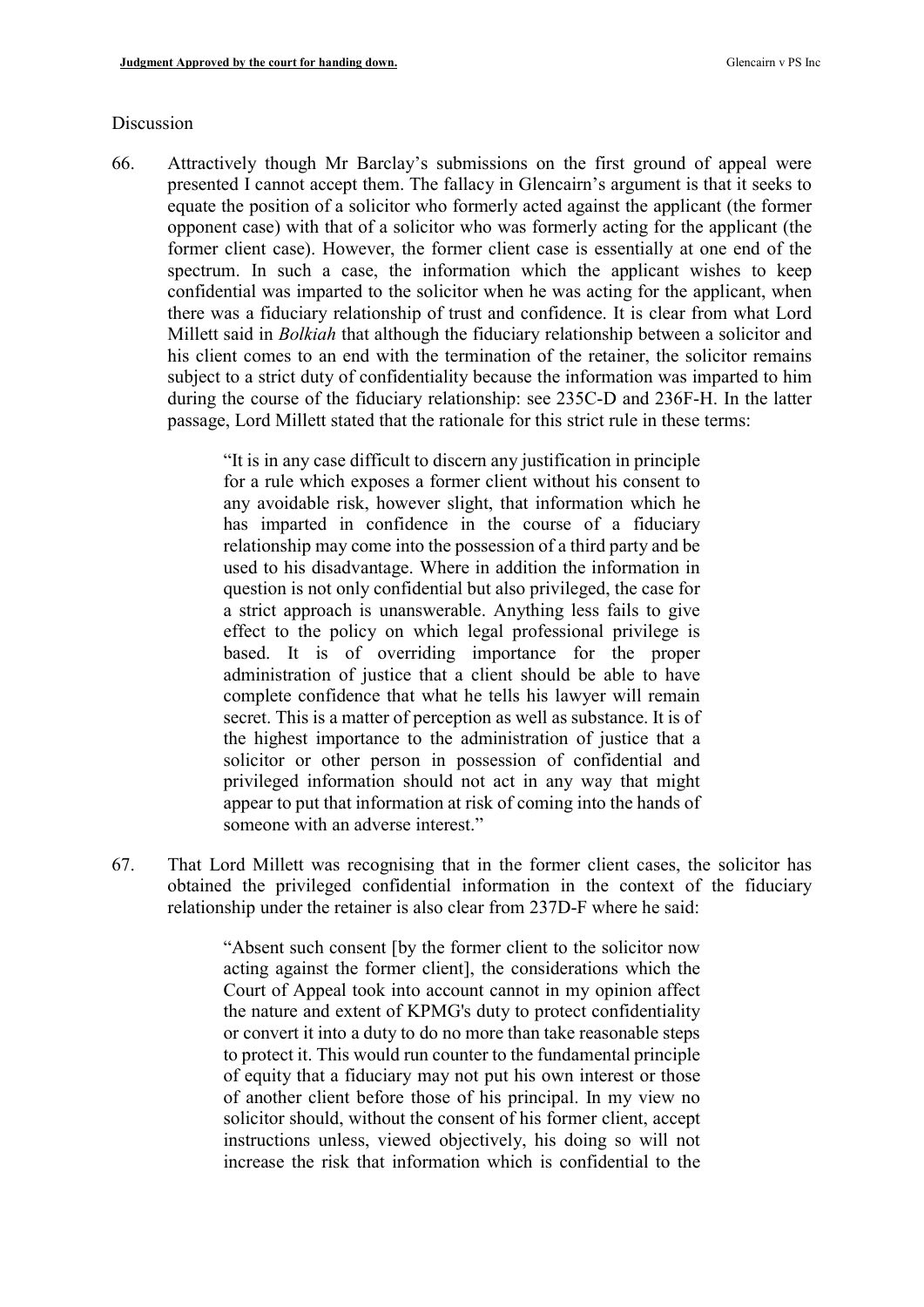former client may come into the possession of a party with an adverse interest."

68. At the other end of the spectrum is the case where there is no prior relationship between the solicitor and the applicant and the solicitor has not acted against the applicant in prior litigation, but in the current litigation has come into possession of privileged information of the applicant's, usually but not always because of inadvertent disclosure by the applicant or his lawyers, cases such as English & American Insurance Co. Ltd. v. Herbert Smith [1988] F.S.R. 232. The difference between the cases at either end of the spectrum was highlighted by Lightman J in Re a Firm of Solicitors [1997] Ch 1 at 13:

> "The grant of an injunction and the form of any injunction are discretionary, regard being had to the perceived threat to the client's rights: see Lock International Plc. v. Beswick [1989] 1 W.L.R. 1268, 1281. Where there has been the previous relationship of solicitor and client and the solicitor at the date of his proposed new retainer possesses relevant confidential information, in the ordinary course the court will in my view grant an injunction restraining the solicitor acting, as in  $\text{In } re\text{ } A$ Firm of Solicitors [1992] Q.B. 959. (The contrast in this respect between the court's approach in the case of this confidential relationship and other confidential relationships is brought out by the judgment in G.D. Searle & Co. Ltd. v. Celltech Ltd. [1982] F.S.R. 92.) But, in the case where without any such previous relationship a party's solicitor illegitimately becomes possessed of confidential information of the other party to the suit or dispute, in the ordinary course the court will merely grant an injunction restraining the solicitor making use of that information: it will not prohibit his continuing to act: see English & American Insurance Co. Ltd. v. Herbert Smith [1988] F.S.R. 232 and Goddard v. Nationwide Building Society [1987] Q.B. 670."

69. As Arnold J (as he then was) noted in Shlosberg v Avonwick Holdings Ltd [2016] EWHC 1001 (Ch); [2017] Ch 210 at [148], Lightman J was setting out the relief normally granted in the "no relationship case" and was not suggesting that there would not be cases where, in the particular circumstances, it would be appropriate to grant an injunction restraining the solicitor from continuing to act even in a "no relationship" case. Shlosberg was such a case. However, what is important for present purposes is that in "no relationship" cases where a solicitor for the opposing party has come into possession of the applicant's privileged information, the courts have not applied the special *Bolkiah* jurisdiction, imposing the burden of proof on the solicitor to show that there is no risk of disclosure of the confidential information. Rather the general law on confidentiality has been applied, that the burden of proof is on the applicant to show that there is a real risk of prejudice to him from the other party's solicitor having had access to confidential or privileged information. That is precisely why in the usual case, the appropriate remedy is not an injunction to restrain the solicitor from acting but an injunction to restrain use of the confidential or privileged information, which adequately protects the applicant. For example, in Stiedl v Enyo Law LLP  $[2011]$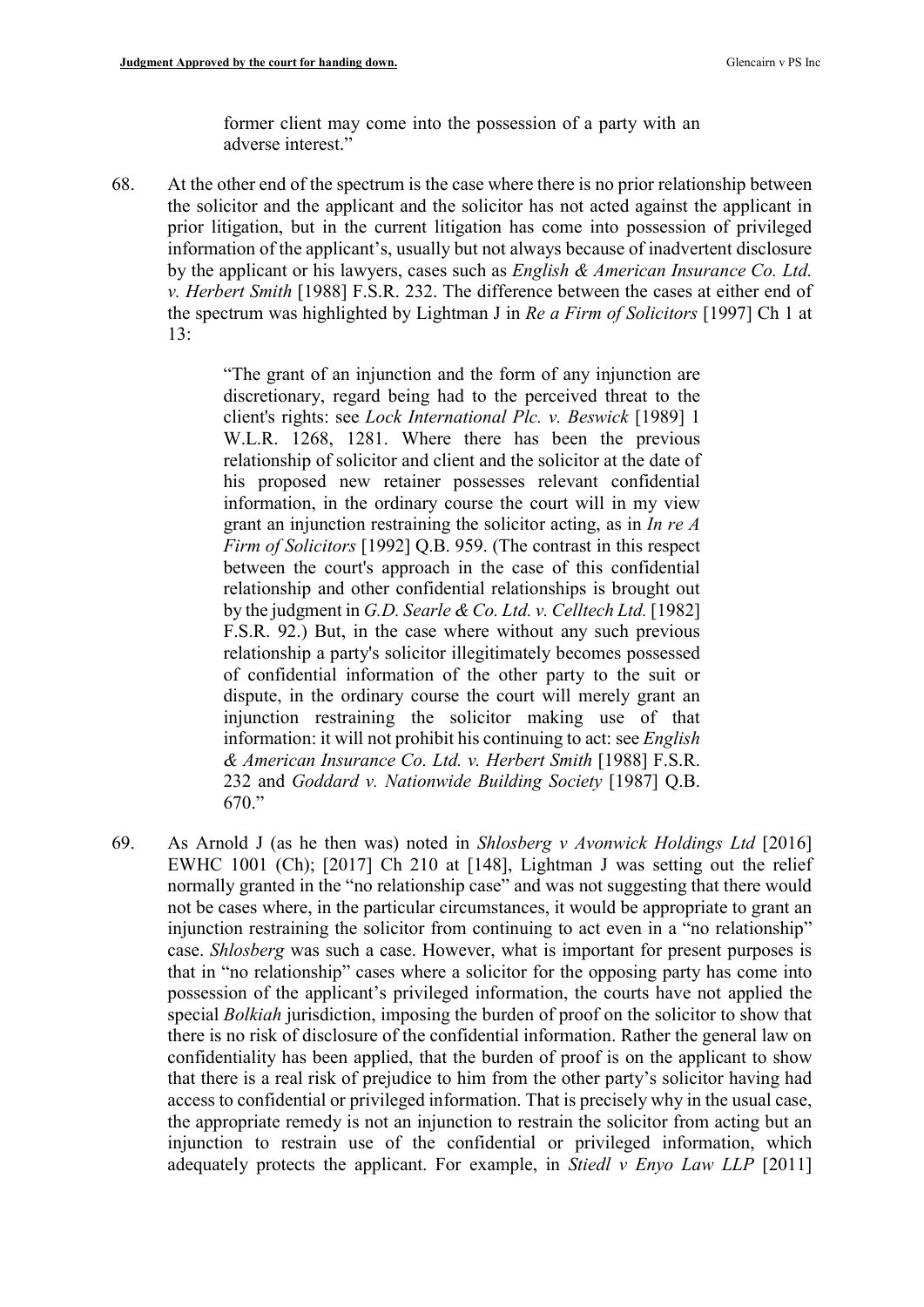EWHC 2649 (Comm); [2012] PNLR 4, although Beatson J does not expressly mention of the burden of proof, he clearly proceeded on the basis that the burden of proof was on the applicant throughout.

- 70. It seems to me that cases such as the present, where there has been disclosure to the opposing solicitors firm of privileged confidential information during a mediation or settlement discussions in previous litigation where the firm acted for the opponent against the current applicant, lie somewhere in the middle of the spectrum. Unlike cases such as *English & American Insurance Co. Ltd. v. Herbert Smith* the case is not one of inadvertent disclosure to the opposing firm. Rather, disclosure has been made in the context of a mediation or settlement. Mr Barclay argued that this was a case like Carter Holt where the opposing solicitor had entered an express confidentiality agreement contained in the declaration to the mediation agreement. Although he did not press the point orally, in his skeleton argument he contended that such an express contractual obligation of confidentiality was a fiduciary duty of an equal status to that imposed by a solicitor-client retainer, relying on what Lord Woolf MR said in Attorney-General v Blake [1998] Ch 439 at 454E-H and extra-judicial observations by Lord Millett in an article in the Law Quarterly Review: Equity's place in the law of commerce (1998) 114 LQR 214.
- 71. There are two answers to this point. The first is that, as Ms Wickenden submitted, the judge made a finding that the only confidential information was in the Settlement Agreement so that unless Glencairn could overturn that finding (an issue to which I return below in the context of the second ground of appeal) it is of no relevance that the solicitors involved in the mediation signed the declaration of confidentiality in the mediation agreement. Virtuoso was not a party to the Settlement Agreement and thus to the confidentiality provision in clause 3. Accordingly, the highest it could be put is that if Mr Partington, Mr Walawage and Mr Popa saw clause 3, they came under an equitable duty of confidence.
- 72. Second, whilst one of the categories of fiduciary relationship described by Lord Millett in his article (and by Lord Woolf MR in Blake) is the relationship of confidentiality, it is clear that he was drawing a distinction between that type of fiduciary obligation and that arising from what *Hollander & Salzedo* describe as a true fiduciary relationship such as that arising under a solicitor-client retainer, and did not regard the opposing solicitor who acquires confidential information as being in a fiduciary relationship with the party seeking to protect confidentiality. Thus, in the relevant section of the article at 220-221 Lord Millett said:

"The third category [of fiduciary relationship] is the relationship of confidentiality. This arises whenever information is imparted by one person to another in confidence. The obligation to respect confidentiality has several jurisdictional bases. It may be contractual or equitable. It may arise from the circumstances in which the information was imparted, or from the obviously confidential nature of the information. It may arise even if the information was improperly or accidentally obtained: the principle that "the information must have been imparted in circumstances importing an obligation of confidence" obviously applies only where the information is voluntarily imparted.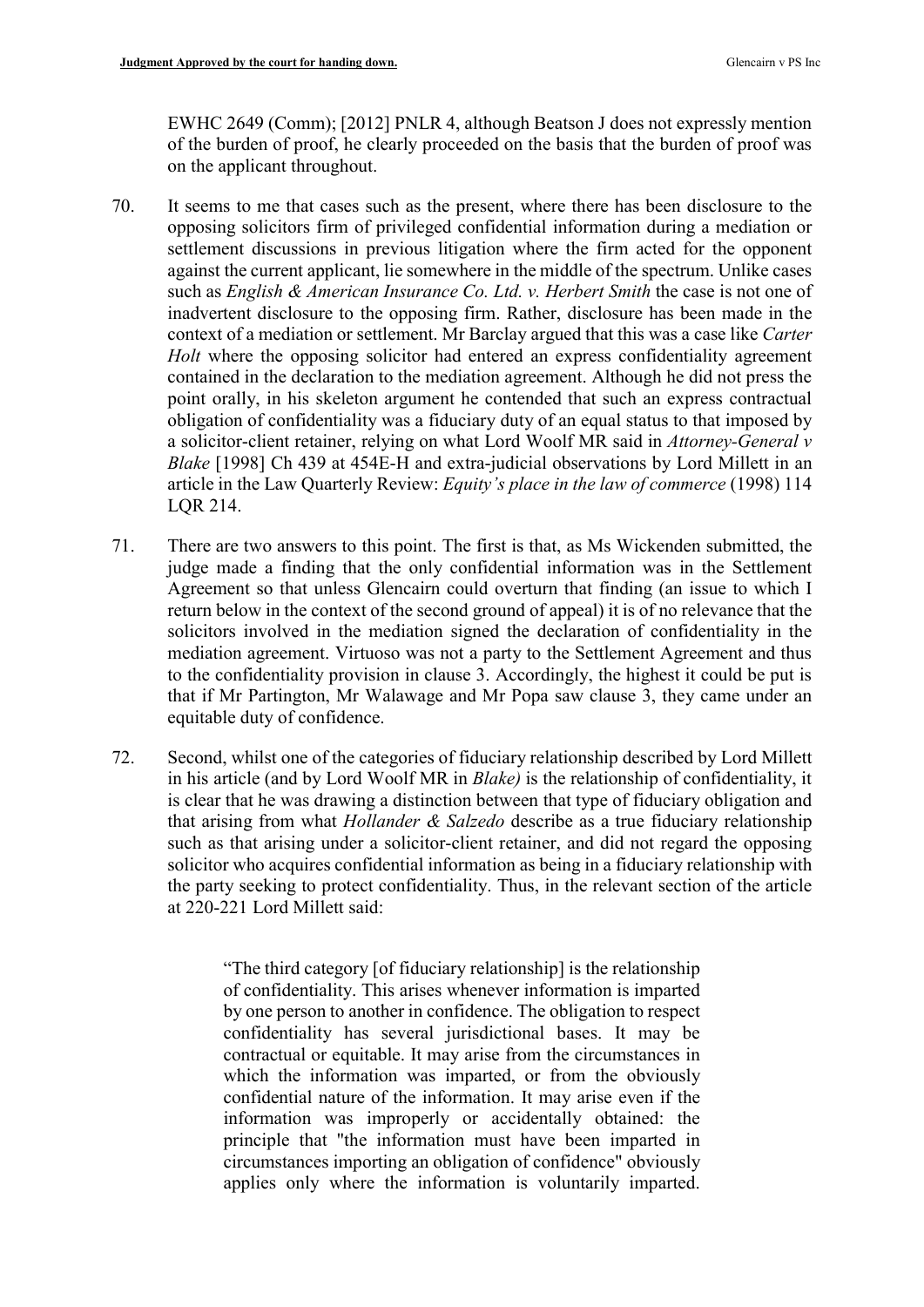Finders and thieves, who are not fiduciaries, are bound to respect the confidentiality of the document they have found or stolen. So is the solicitor to the party opposite, who is not in a fiduciary relationship with the party seeking to protect confidentiality. There is nothing fiduciary, or even relational, in the principle which compels the return of documents mistakenly given on discovery… It is unconscionable for one party to take advantage of an obvious mistake by another; but this does not put the parties into any kind of fiduciary relationship…." (my underlining)

73. Furthermore, although in the passage in *Blake* relied upon, Lord Woolf MR describes the employer-employee relationship as a fiduciary one, he clearly did not intend to imply that the whole range of fiduciary obligations was engaged by such a relationship: see the passage from the judgment of Elias J (as he then was) in University of Nottingham v Fishel [2000] ICR 1462 approved and applied by the Court of Appeal in Caterpillar Logistics at [58] to [59]. After citing that passage, Stanley Burnton LJ warned against the labelling of duties as "fiduciary":

> "As these examples all illustrate, simply labelling the relationship as fiduciary tell us nothing about which particular fiduciary duties will arise. As Lord Browne-Wilkinson has recently observed:

'[T]he phrase "fiduciary duties" is a dangerous one, giving rise to a mistaken assumption that all fiduciaries owe the same duties in all circumstances. This is not the case."

- 74. In my judgment, even if in one sense a duty of confidence (whether by express or implied agreement or in equity) is a fiduciary one, its existence is not sufficient as a matter of English law to bring into play the *Bolkiah* jurisdiction imposing the burden of proof on the solicitor for the opposing party to show that there is no risk of disclosure or prejudice. The Bolkiah jurisdiction should be limited to cases where there is or was a true fiduciary relationship, of which a paradigm example will be the case of a solicitor who formerly acted for the applicant and who came into possession of the relevant privileged confidential information during the course of the retainer.
- 75. Furthermore, contrary to Mr Barclay's submission, there is an obvious distinction between legal professional privilege and without prejudice privilege in the context of the present debate. In the former case, the former client has imparted privileged information to his solicitor during the course of a true fiduciary relationship, in circumstances where the solicitor now wishes to act against the former client. In those circumstances, the strict Bolkiah test and the placing of the burden of proof on the solicitor are clearly justified. In the case of without prejudice privilege, the applicant and his legal advisers will have chosen to share privileged information with his opponent and the opponent's legal advisers during the course of a mediation or settlement discussions. Whilst the opponent and his legal advisers cannot use the privileged information other than for the purposes of the mediation or settlement discussions, they have not received it in a fiduciary capacity, as the underlined passage from Lord Millett's article makes clear. If, for whatever reason, the information is misused and/or openly disclosed or there is some threat that it will be, the remedy of restraining the opponent and his legal advisers from misusing the information is usually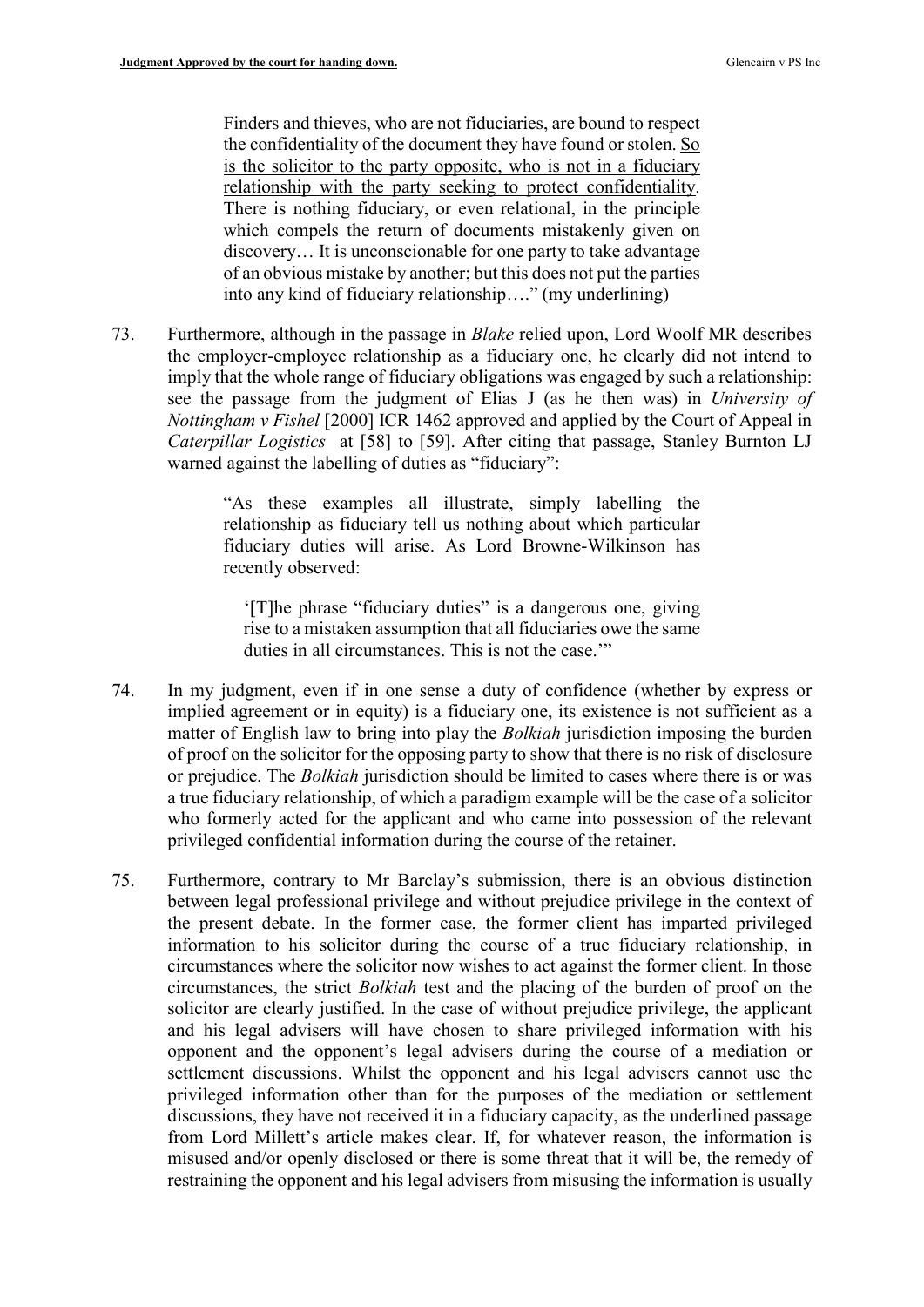sufficient protection. If the applicant wishes to obtain wider injunctive relief such as sought in this case, the burden of establishing that such relief is necessary should be on the applicant as it would be in the general law of confidentiality, without what might be described as presumptions in favour of the applicant such as apply under the strict Bolkiah test.

- 76. As for the cases relied upon by Glencairn, Mr Barclay submitted that in Adex HHJ Hallgarten QC had applied the Bolkiah test of burden of proof. However I consider that the judge's analysis in the present case (to which I have already referred at [25] above) is correct, that, although in Adex HHJ Hallgarten QC cited Bolkiah, he does not seem to have adopted the approach to the burden of proof advocated by Lord Millett. It follows that the case overall may have been correctly decided on its own particular facts, as this Court thought in Virgin Media. In any event, the judgment was ex tempore and is of limited assistance, not least because it is apparent from the end of the judgment that the judge may not in fact have imposed an injunction restraining the opposing solicitors firm from acting, but may have accepted an undertaking that the particular partner involved in the previous Time mediation would not be involved in any settlement discussions in the Adex litigation.
- 77. However, I consider that the decision of the Court of Appeal of New Zealand in Carter Holt does not represent English law. It erroneously applies the Bolkiah approach to the burden of proof. Furthermore, the actual order made as it appears from [36] of the judgment is surprising, as it imposed an injunction not just on the three lawyers involved in the previous mediation but the entire firm.
- 78. It also follows that, although the decision of the New South Wales Court of Appeal in Worth Recycling that the Bolkiah jurisdiction should not apply, accords with what I have concluded is English law, the ground of distinction the judgment in that case draws with *Carter Holt*, that unlike *Carter Holt* that case was not one where the opposing solicitor was under an express duty of confidentiality, is not a necessary ground of distinction as a matter of English law. As I have already held, the fact that the opposing solicitor may have assumed an express obligation of confidentiality is not sufficient to justify the application of the *Bolkiah* burden of proof in former opponent cases.
- 79. In my judgment, limiting the Bolkiah jurisdiction in this way to cases where there is or was a true fiduciary relationship between the applicant and the relevant solicitor does not affect deleteriously the public interest in the mediation and settlement of disputes. Indeed, as Hollander and Salzedo point out at [9-014], the effect of Carter Holt if it represented English law would be to act as a disincentive to the mediation of disputes.
- 80. Accordingly, the judge was right to conclude that the Bolkiah jurisdiction did not apply in cases such as the present where the solicitor for an opposing party has previously acted for another opposing party against the same applicant and had access to privileged confidential information in the course of the mediation. The judge was therefore right to conclude that the burden of proof was on Glencairn throughout to show that there was a risk of misuse of privileged confidential information and of prejudice to Glencairn. Of course, in an appropriate case, an applicant in the position of Glencairn may be able to satisfy the Court that the risk of misuse and prejudice is sufficiently great that an injunction to restrain the opposing party's solicitor should be granted. However, as the judge rightly concluded, whether or not such an injunction should be granted involves, as in any other case of alleged breach of confidence outside the scope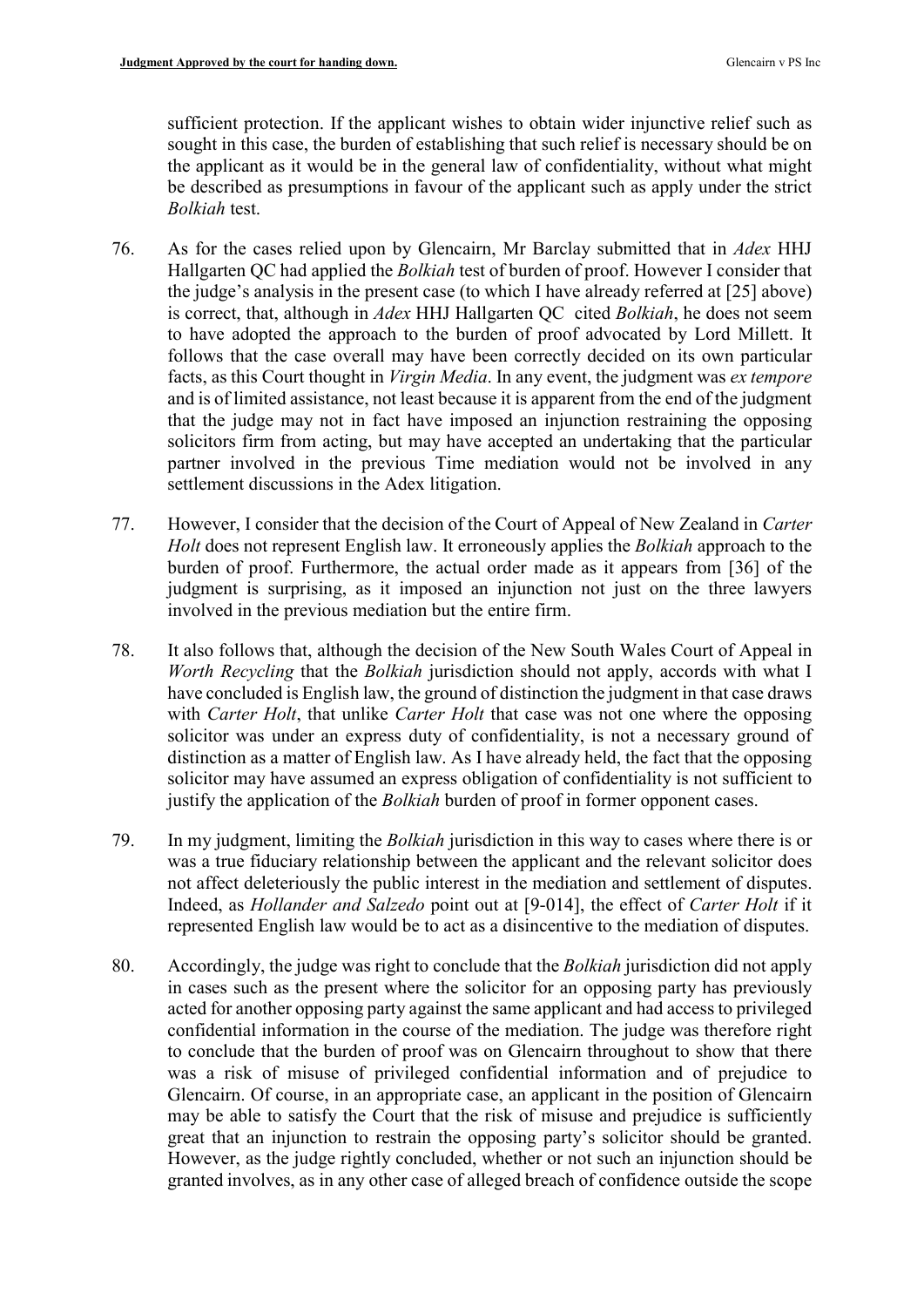of the Bolkiah jurisdiction, a balancing exercise taking account of the prejudice to the opposing party if such an injunction were to be granted and of whether some less onerous form of injunctive relief, such as an injunction to restrain the use of the privileged, confidential information, would protect the applicant sufficiently.

81. In my judgment the first ground of appeal should be dismissed and I turn to consider the second ground, under which Glencairn essentially seeks to argue that the judge erred in not concluding that this was a case where Glencairn had established that the risk of disclosure of privileged confidential information and of prejudice to it was sufficiently great that the injunction it sought should be granted. I agree with Ms Wickenden that this ground is seeking to attack and overturn findings of fact, inferences and evaluative assessments which are quintessentially matters for the judge at first instance with which this Court will be reluctant to interfere. The proper approach in the light of the authorities summarised at 52.21.5 of the White Book was summarised by this Court recently in Scott v Potamianos (also known as Re Sprintroom) [2019] EWCA Civ 932:

"… on a challenge to an evaluative decision of a first instance judge, the appeal court does not carry out a balancing task afresh but must ask whether the decision of the judge was wrong by reason of some identifiable flaw in the judge's treatment of the question to be decided, 'such as a gap in logic, a lack of consistency, or a failure to take account of some material factor, which undermines the cogency of the conclusion'".

- 82. At the outset of consideration of this ground of appeal, I consider three important points need to be emphasised. First, Mr Barclay fairly accepted in argument that his criticism, that the evidence of Ms Ward about the Virtuoso Final Touch team having no knowledge of any confidential information was inadequate and that statements from the other lawyers were required, was only applicable if he was right on his first ground of appeal, that the Bolkiah test applied. Given that I have concluded that the first ground of appeal must be dismissed, that criticism falls away. Although no formal concession was made by Mr Barclay, it seems to me to follow that, given that the burden of proof remains on Glencairn to show sufficient risk of misuse and prejudice to justify an injunction, it is not sufficient for Glencairn to submit that the information barrier put in place failed to comply with the elements required by Lord Millett as set out at [31] above. In other words, the judge was right to conclude that the critical question was whether the information barrier put in place worked, which is a question of fact, in relation to which the burden of proof to show that it did not work was on Glencairn. There is no question of there being any binding proposition of law that the information barrier has to be part of the structure of the firm.
- 83. Second, although Mr Barclay sought in his submissions to make much of potential breaches of confidentiality prior to the information barrier being put in place, for example Ms Davies' receipt of the mediation position statement, because Glencairn had not produced evidence as to the confidential information which it was alleging might have been disclosed, the judge made a finding that the furthest he could go was to conclude that the only relevant confidential information was in the Settlement Agreement (see [84] of his judgment). Contrary to Mr Barclay's submissions, I consider that the judge was right in the finding he made. If Glencairn wanted to make good a case that there was confidential information in the mediation position statements or other without prejudice communications before or after the mediation or in what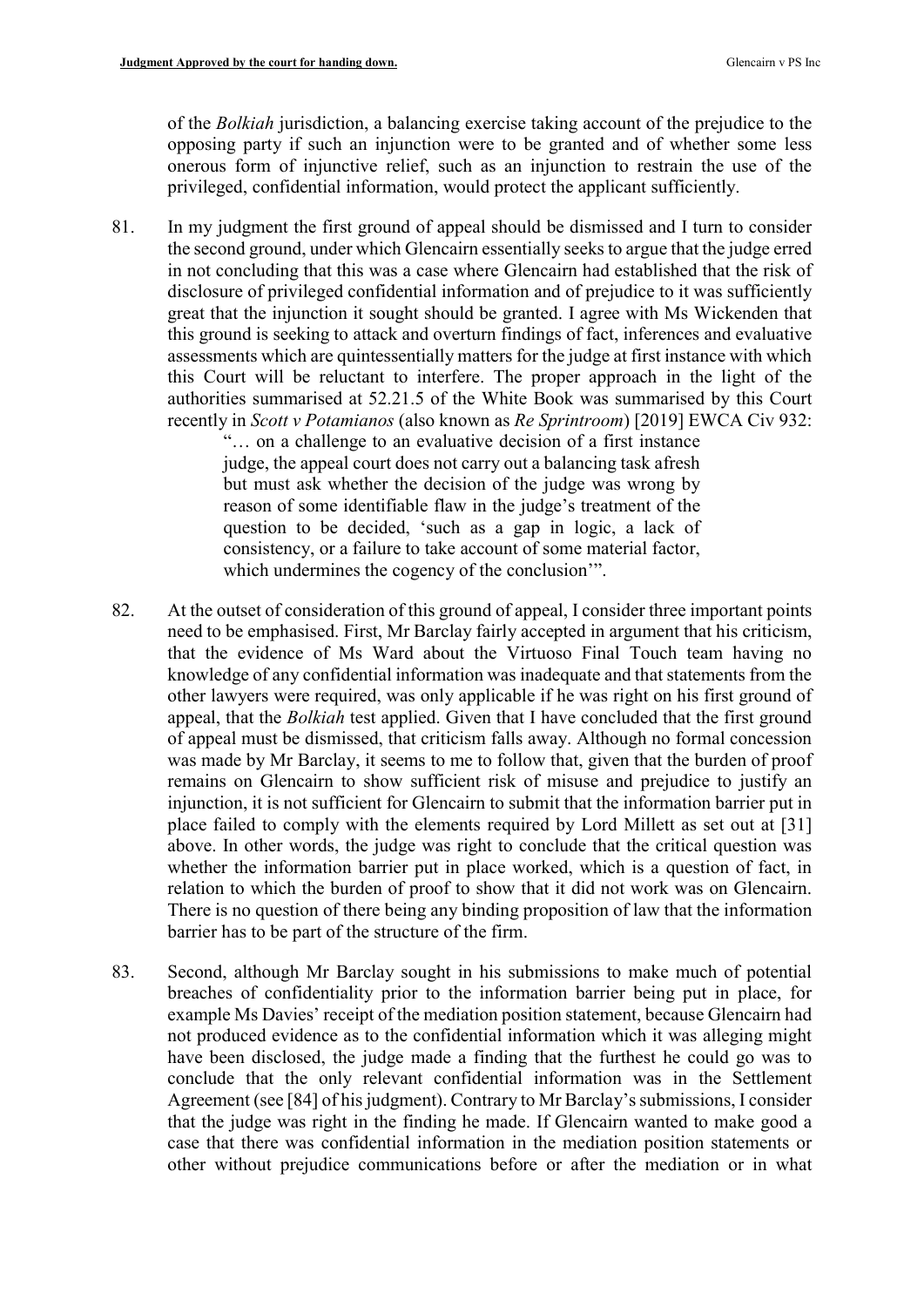occurred at the mediation, it was incumbent on it to produce evidence detailing the confidential information in question. Mere assertion, which is what Mr Barclay's submissions on this issue necessarily were in the absence of such evidence, is not sufficient. If it were to be suggested by Glencairn (which I do not understand that it was before this Court) that this would have entailed disclosing confidential information not just to the Court but to Final Touch and its lawyers, there are arrangements which could have been made to avoid that consequence, for example the appointment of special counsel to represent Virtuoso such as occurred in Stiedl v Enyo Law LLP.

- 84. Third, Mr Barclay's reliance on the telephone conversation between Mr Miller and Mr Shapiro as somehow showing that there was a risk that there had been a breach of confidence was misconceived. The judge rightly concluded that there was a conflict of evidence between the two US lawyers as to what had been said which could not be resolved because neither had been called to give evidence and to be cross-examined, so that, as he said at [88], he could not reach a conclusion as to whether confidential information was disclosed. However, as Arnold LJ pointed out to Mr Barclay in the course of argument, by serving the evidence of Mr Miller openly, Glencairn had impaled itself on the horns of a dilemma. Mr Miller's evidence in his witness statement is that Final Touch's attorney, Mr Shapiro, called him and said that he had become aware of details of the Dartington Settlement and in particular that, as part of the Settlement, Dartington had obtained payment from Glencairn for redesigning its glass. Mr Miller does not say that what he alleges Mr Shapiro said to him was inaccurate. Moreover, if it was inaccurate, it is difficult to see why Glencairn would be concerned. Mr Miller's evidence therefore implies that the statement as to the terms of the settlement attributed to Mr Shapiro was accurate. From all this it follows that by serving its evidence, Glencairn has "let the cat out of the bag" as to what confidential information was contained in the Settlement Agreement. I agree with Ms Wickenden that this is a very important factor militating against the grant of an injunction.
- 85. In a very real sense those three points, whether taken individually or collectively, are a complete answer to this ground of appeal and demonstrate that the judge was quite right to conclude that confidential information had not passed to Ms Ward or the others on the Final Touch team at Virtuoso and that the likelihood of it doing so in the future was "very low" ([94] of the judgment). However, I will deal with the specific points made by Mr Barclay criticising the judge's analysis.
- 86. Mr Barclay's criticism of the judge's reliance on Ms Ward's evidence as being unsustainable cannot stand, not just because of Mr Barclay's confirmation that the criticism was only made if he was right on the first ground of appeal, which I have held he is not, but because, since Glencairn did not challenge Ms Ward's credibility or put in any contrary evidence, it not open to it to criticise the judge for relying and placing weight on her evidence as he was entitled to do.
- 87. Next Mr Barclay criticised the information barrier put in place but, as I have already said, in a case such as the present where the Bolkiah test does not apply, there is no need for Virtuoso to show that its information barrier complies with the stringent test adumbrated by Lord Millett in that case. Rather the question is whether the barrier works and the burden of proof is on Glencairn to show it does not. The evidence of Ms Ward shows clearly that the barrier does work and Glencairn have not put forward any evidence to the contrary. The points made are no more than assertion and supposition.